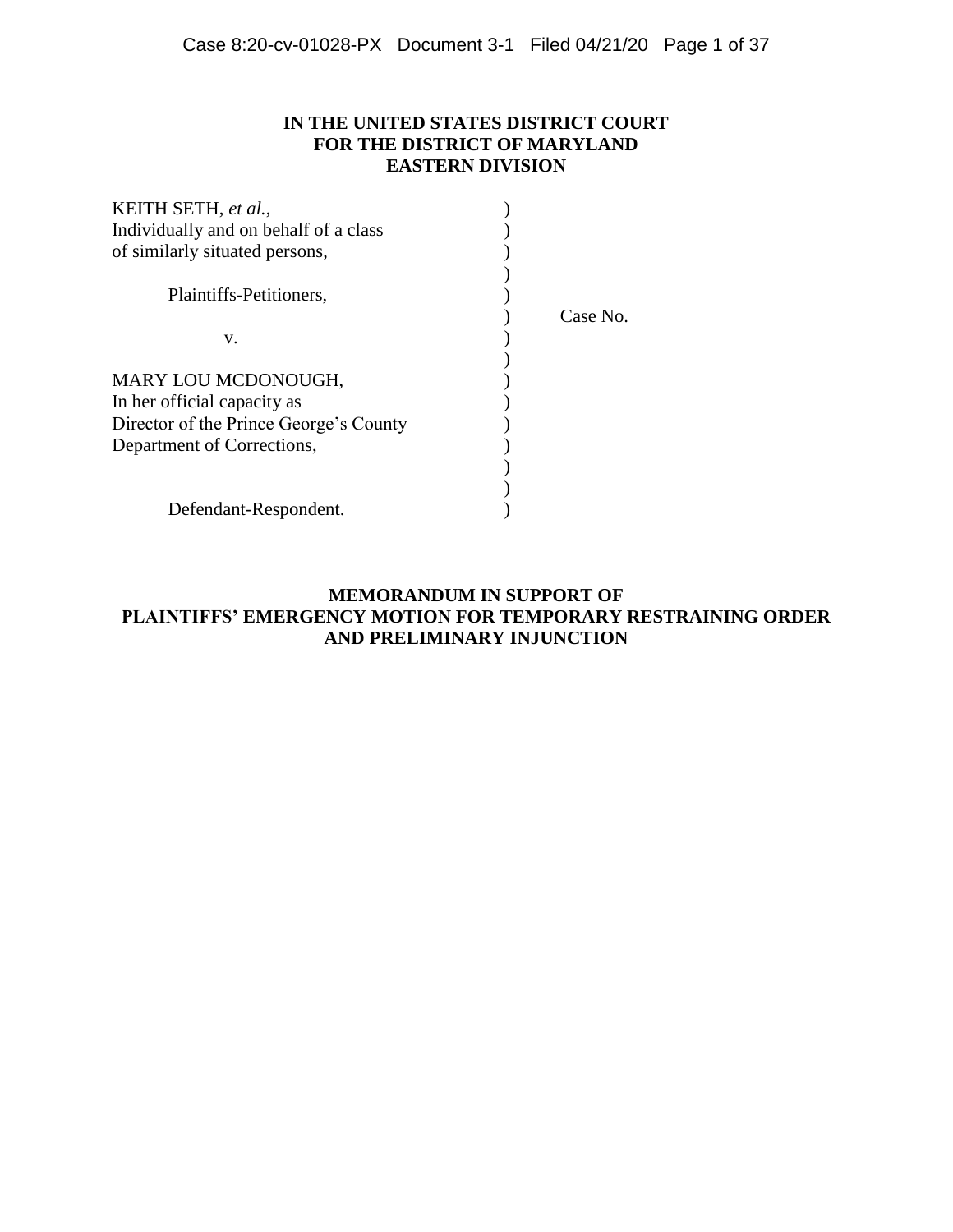### **PRELIMINARY STATEMENT**

There is currently an uncontrolled outbreak of COVID-19 at the Prince George's County Jail ("the Jail"). The Jail<sup>1</sup> is accelerating this outbreak, creating an unacceptable risk that the people imprisoned there will contract the disease and that those who do will become seriously ill or die. 2 It has ignored the guidance of public health officials. For example, the Jail charges money for bars of soap (and limits prisoners to one bar per week); some prisoners trade their meals for it, and some go without it for days at a time. The Jail does not, as public health experts recommend, sanitize common surfaces or enact meaningful social distancing.

Those who test positive for the disease fare no better: patients with COVID-19 can decompensate quickly, but the Jail barely monitors COVID-positive prisoners. Instead, it holds them in unsanitary cells where trashbags overflow with spit and vomit because corrections staff are afraid to enter the cell to remove them. The walls of medical isolation cells are covered in feces, mucus, and blood.

Prisoners observe sick people everywhere: coughing, shaking, sweating, and struggling to breathe. "I feel like everyone in the unit is catching it," one said. "[I]t seems like almost everyone is sick." Ex. 10, Decl. 10  $\P$ 12.<sup>3</sup> Medical care is inaccessible, even for those with symptoms of COVID-19. Sick call costs \$4, and those who cannot afford it go without medical treatment. Prisoners who do request medical care often wait a week or more before anyone responds.

<sup>&</sup>lt;sup>1</sup> Since Defendant McDonough is being sued in her official capacity, "Defendant McDonough" and "the Jail" are used interchangeably in this motion.

 $2$  The majority of Named Plaintiffs and class members are pretrial detainees, but some are held post-conviction. Plaintiffs seek to certify a class for both categories.

 $3$  The numbered exhibits cited in this memorandum are attached to Plaintiffs' Complaint. The lettered exhibits are attached to Plaintiffs' Emergency Motion for a Temporary Restraining Order and Preliminary Injunction.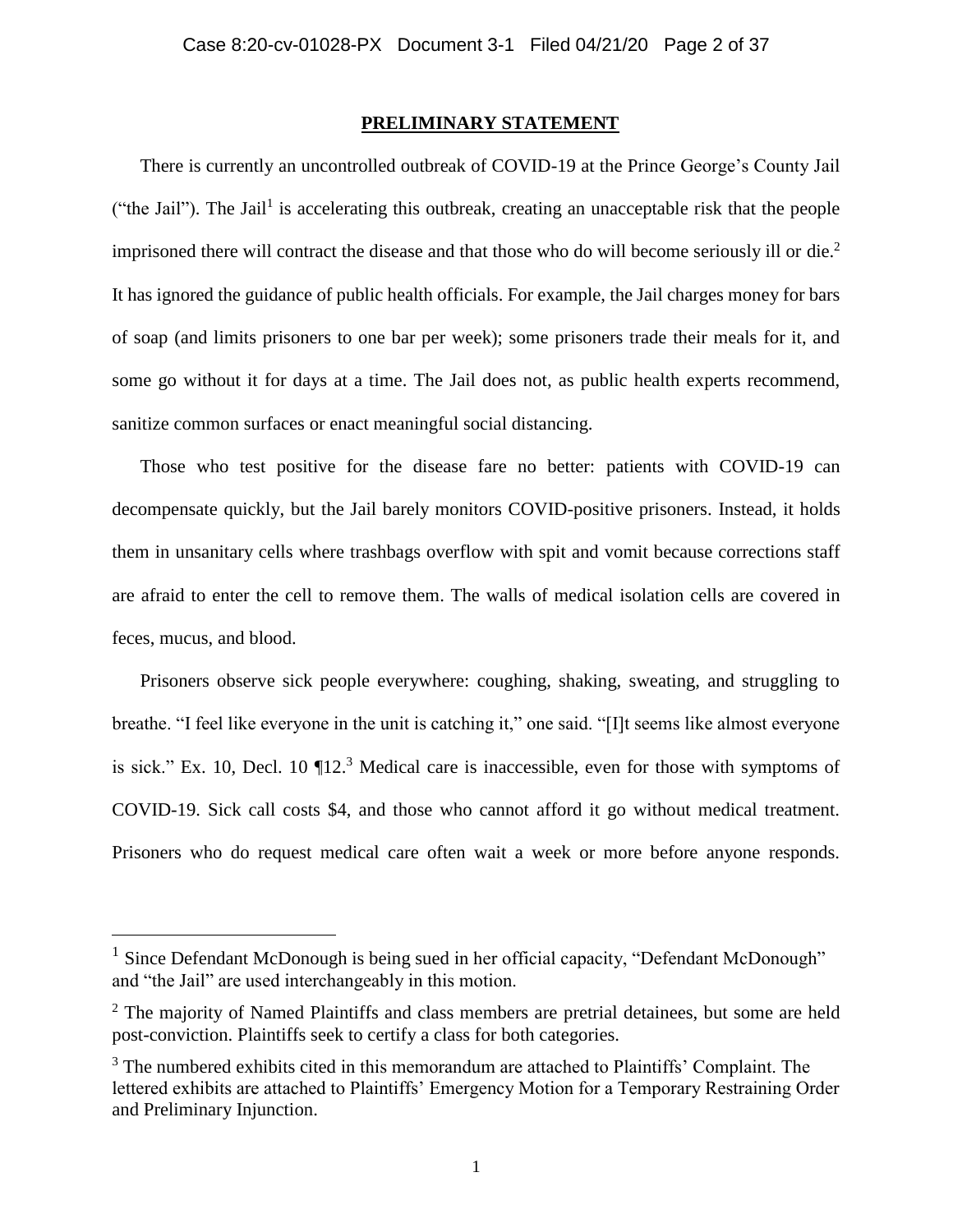### Case 8:20-cv-01028-PX Document 3-1 Filed 04/21/20 Page 3 of 37

Prisoners with COVID-19 symptoms—fever, chills, shortness of breath, diarrhea—who seek medical care are told by the medical staff to return to general housing because they are not sick enough, or because the Medical Unit is full. This happens even to those with medical conditions (like asthma, chronic bronchitis, and HIV) that make them more vulnerable to COVID-19.

Named Plaintiffs and putative class members are already in danger. Six of the Named Plaintiffs have pre-existing conditions that make them especially vulnerable to severe illness and death if they are infected. Five of them have symptoms of COVID-19. They—along with approximately 600 other prisoners—are trapped in a Jail that endangers the sick. Absent this Court's intervention, many will suffer and some will die.

In addition, although the Jail has refused to adopt basic measures to slow the outbreak within its walls, the Jail refuses to release COVID-positive prisoners until it deems them no longer contagious, even when it has no legal authority to hold them (because, for example, they have paid bail). One prisoner who tested positive for COVID-19 on the same day that he paid his bail was illegally held for fourteen days.

These conditions violate Named Plaintiffs' and putative class members' rights under the Eighth and Fourteenth Amendments to the U.S. Constitution. They seek emergency relief under 42 U.S.C. § 1983 to bring the Jail's conditions in line with basic public health standards. Plaintiffs also ask this Court under § 1983 to enjoin Defendants McDonough from illegally detaining COVIDpositive prisoners. In addition, a subclass of medically vulnerable prisoners (the "Medically Vulnerable Subclass) ask this Court to release them under 28 U.S.C. § 2241 because the Jail is too dangerous for them to remain there.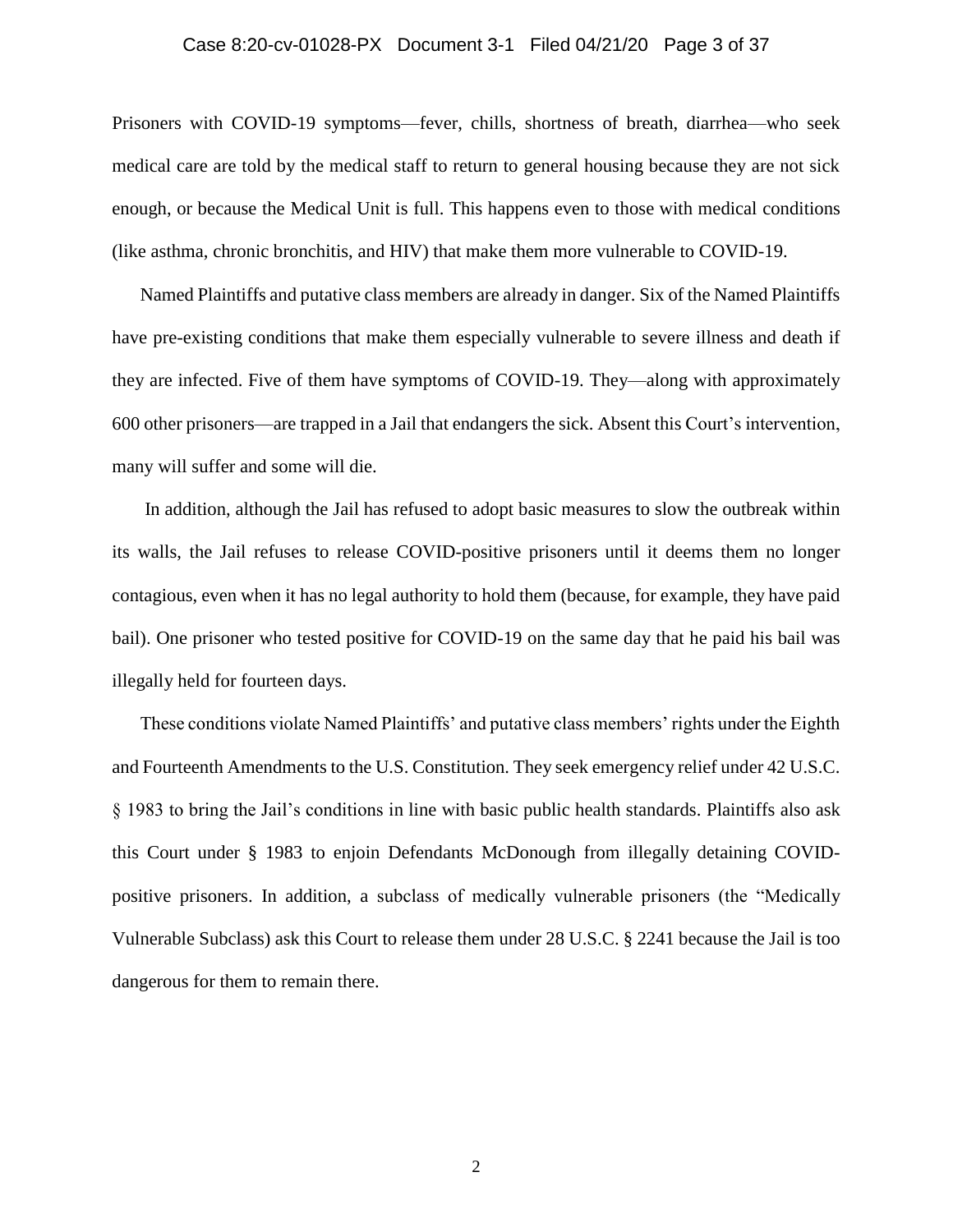### **STATEMENT OF FACTS**

# **I. There Is a Current COVID-19 Outbreak at the Prince George's County Jail**

There is an ongoing outbreak of COVID-19 at the Prince George's County Jail ("the Jail").<sup>4</sup> As many as 77 prisoners may have confirmed cases. Compl. ¶ 77. According to Dr. Jaimie Meyer, an infectious disease expert and assistant professor at Yale Medical School, this is likely "a gross underestimate by at least three-fold." Ex.  $30<sup>5</sup>$  Meyer Decl.  $\P$  41.<sup>6</sup> If Dr. Meyer is correct, then COVID-19 has already infected nearly half of the Jail's approximately 600 prisoners.

COVID-19 is highly infectious. Compl. ¶¶ 27-29. Up to sixteen percent of those who contract it will suffer severe illness. Ex. 30, Meyer Decl. ¶ 9. In the United States, the mortality rate is 3.2 percent. Ex. 32, Benninger Decl. ¶ 2(G). Twenty percent of those who contract COVID-19 will need hospitalization, and five percent will need intensive care. *Id*. ¶ 2(F). Those who survive may suffer long-term damage to the heart, liver, and lungs. Compl. ¶ 34. Certain preexisting conditions—including asthma, chronic lung disease (like bronchitis), heart disease, and diabetes intensify the risk of severe illness and death. *Id.* ¶ 35.

The Prince George's County Department of Corrections reported its first case of COVID-19 on March, 30, 2020. Compl. ¶ 68. In an interview with the *Washington Post*, Defendant DOC Director Mary Lou McDonough said she was certain that more would follow. "I expect we'll have

<sup>&</sup>lt;sup>4</sup> The Jail is also sometimes referred to as the "Prince George's County Detention Center" or the "Upper Marlboro Detention Center."

<sup>&</sup>lt;sup>5</sup> All exhibits referenced in this motion are attached to the Complaint.

<sup>6</sup> Expert declarations are included from Dr. Meyer, as well as Dr. Kristen Benninger, a hospitalist who is currently treating patients for COVID-19 and has experience as a prison physician, and Dr. Craig Haney, a psychology professor and expert in prison isolation. *See* Ex. 30 (Meyer Declaration); Ex. 31 (Meyer Curriculum Vitae); Ex. 32 (Benninger Declaration); Ex. 33 (Benninger Curriculum Vitae); Ex. 34 (Haney Declaration); Ex. 35(Haney Curriculum Vitae). Each expert assessed the conditions at the Jail based on multiple prisoners' declarations, which are also included as exhibits to the Complaint. Exs. 1–27.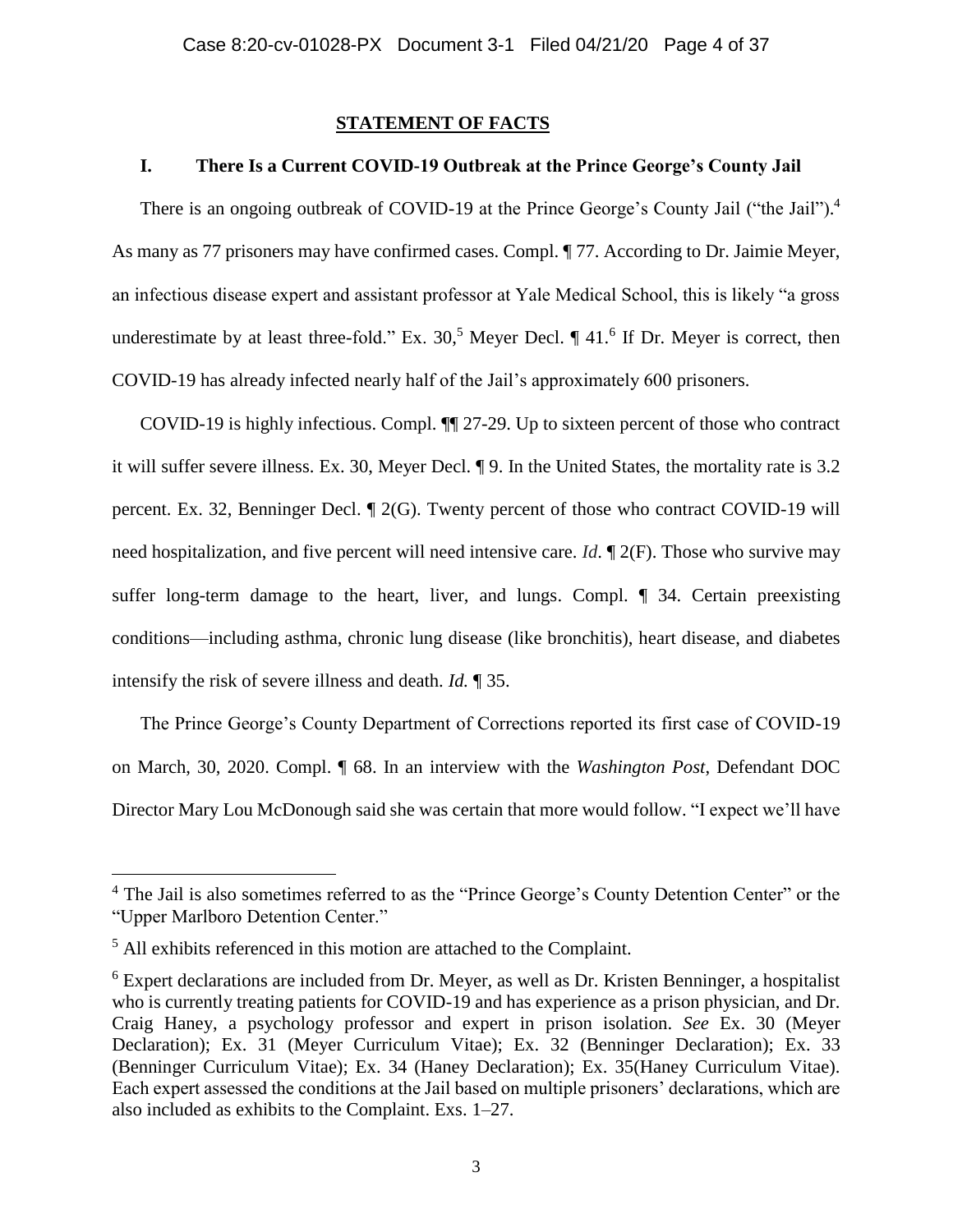### Case 8:20-cv-01028-PX Document 3-1 Filed 04/21/20 Page 5 of 37

more before this is over," McDonough said, comparing jails to "cruise ships without the views or the amenities." *Id.* ¶ 69. "A jail is a pretty transitory place," she continued. "People are close together. You're all breathing the same air." *Id.* ¶ 69. Four days later, on April 3, three prisoners and a corrections officer tested positive for COVID-19. *Id.* ¶ 71.

The DOC has not since disclosed the number of COVID-19 cases at the Prince George's County Jail. But the people imprisoned there have observed its spread. Plaintiffs are aware of cases in at least half of the Jail's ten adult housing units. *Id.* ¶ 76. Every day, prisoners see evidence of illness: people sick and coughing, or reporting to medical and not coming back. *Id.* ¶ 76 n. 52; *id.*  ¶ 130 n. 75. One prisoner said, "I have told my family that I love them because I feel sure I am going to get the virus in here." Ex. 17, Decl. 17  $\P$  7.

#### **II. The Jail Has Failed to Adopt Measures to Prevent the Spread of COVID-19.**

#### **A. The Jail Disregards the CDC's Guidance on Containing COVID-19.**

In jails and prisons, COVID-19 is both more likely to spread and more likely to result in severe illness and death when it does. *See* Ex. 30, Meyer Decl. ¶¶ 13–24; Ex. 32, Benninger Decl. ¶ 3; Compl. ¶ 59-67. Recognizing this risk, on March 23, 2020, the U.S. Centers for Disease Control and Prevention ("CDC") issued guidance for correctional facilities to "reduce the risk of transmission and severe disease from COVID-19." *See* Ex. 36, U.S. Centers for Disease Control and Prevention, Interim Guidance on Management of Coronavirus Disease 2019 (COVID-19) in Correctional and Detention Facilities (March 23, 2020), at 2. This guidance includes "detailed recommendations" about preventing transmission, including hygiene and cleaning practices, social distancing, evaluating symptoms, and the use of medical isolation and quarantine.

The Jail has disregarded nearly all of the CDC's recommendations. Prisoners do not have liquid soap, which the CDC states should be provided to them at no cost. Ex. 36, CDC at 10; *but see*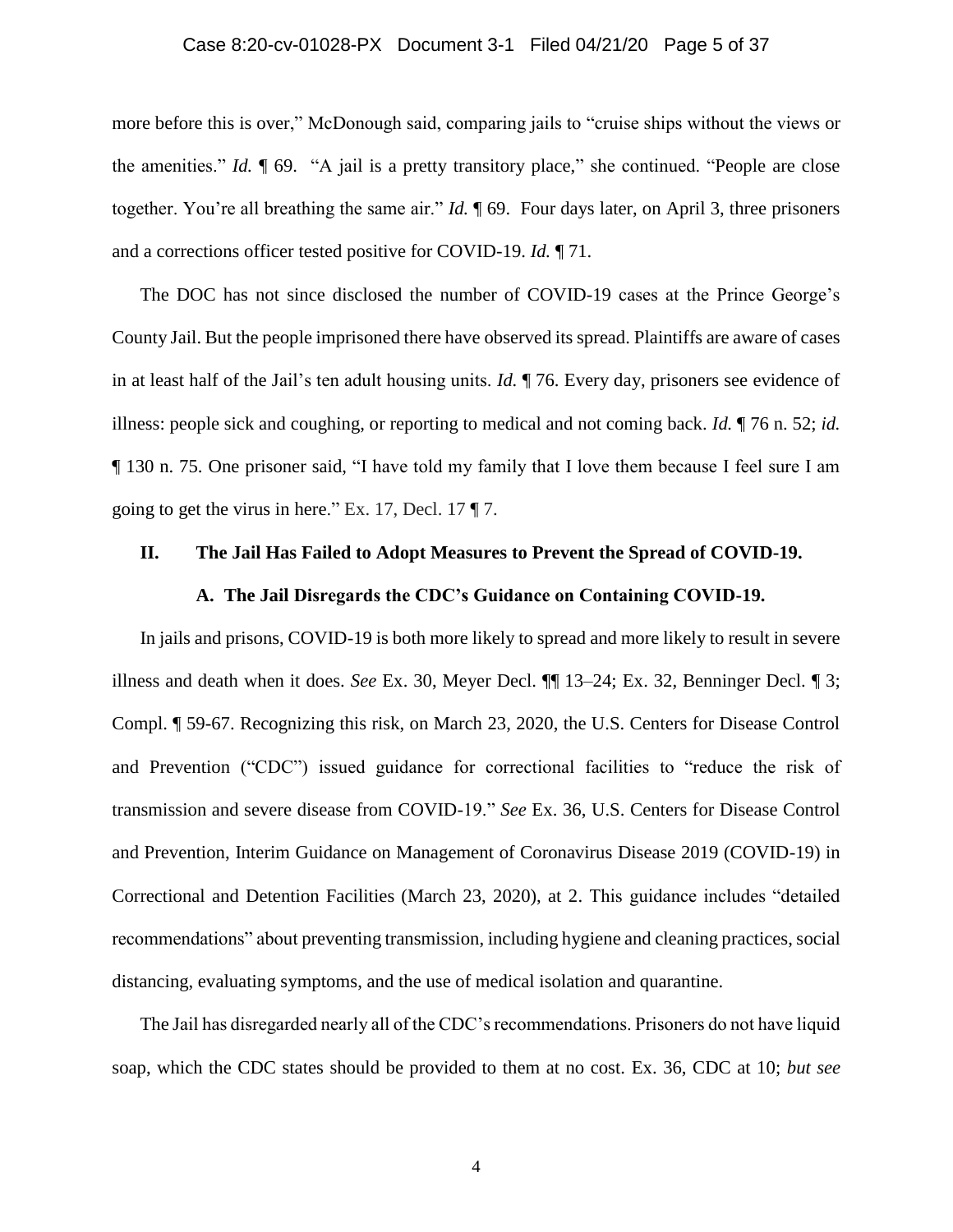#### Case 8:20-cv-01028-PX Document 3-1 Filed 04/21/20 Page 6 of 37

Compl. ¶ 84. The jail charges money for bars of soap, and it only allows prisoners one bar each week. *Id.* **¶** 85. Prisoners who cannot afford it have no soap at all, although some trade their food to get it. *Id*. ¶ 86. Jail staff do not regularly clean or sanitize shared amenities or surfaces, including the phones inmates must use to call their families and lawyers. *Id*. ¶ 87-88; *but see* Ex. 36, CDC at 9 (stating that jail staff should "clean and disinfect surfaces and objects that are frequently touched in common areas several times each day.").<sup>7</sup>

The CDC recommends that corrections facilities "[c]reate and test communications plans to disseminate critical information to incarcerated/detained persons, staff, etc. as the pandemic progresses." Ex. 36, CDC at 5. But the jail has not provided prisoners with information about COVID-19, its symptoms, or how to protect themselves from it. Compl. ¶ 81.

In the general population housing units, the jail has not enacted (or explained) effective social distancing measures, which require "increasing the space between individuals," ideally by at least six feet, and decreasing the frequency of contact between them. Ex. 36, CDC at 4. Prisoners are deprived of the opportunity to socially distance—regularly remaining less than six feet apart from their cellmates, prisoners in other cells, prisoners using phones, and guards taking the count. Compl. ¶¶ 93-96. Since jail staff has not informed prisoners about what social distancing entails, many have no idea that they should be keeping their distance from one another. Plaintiff Keith Seth, upon learning about the recommended six feet of distancing from his attorney, realized that he had been within a foot of a sick prisoner earlier that day:

"Earlier today the person in the cell next to me had to go to the medical unit because he was sneezing, shaking, and sweating. I was just talking to him yesterday, and when I was talking with him I was within a foot of him. I did not know that I was being unsafe in talking to him so closely because I have not been told by anybody

<sup>7</sup> *See* Ex. 30, Meyer Decl. ¶ 29 ("Inconsistent access to hygiene and disinfection measures will result in widespread infection throughout the facility.").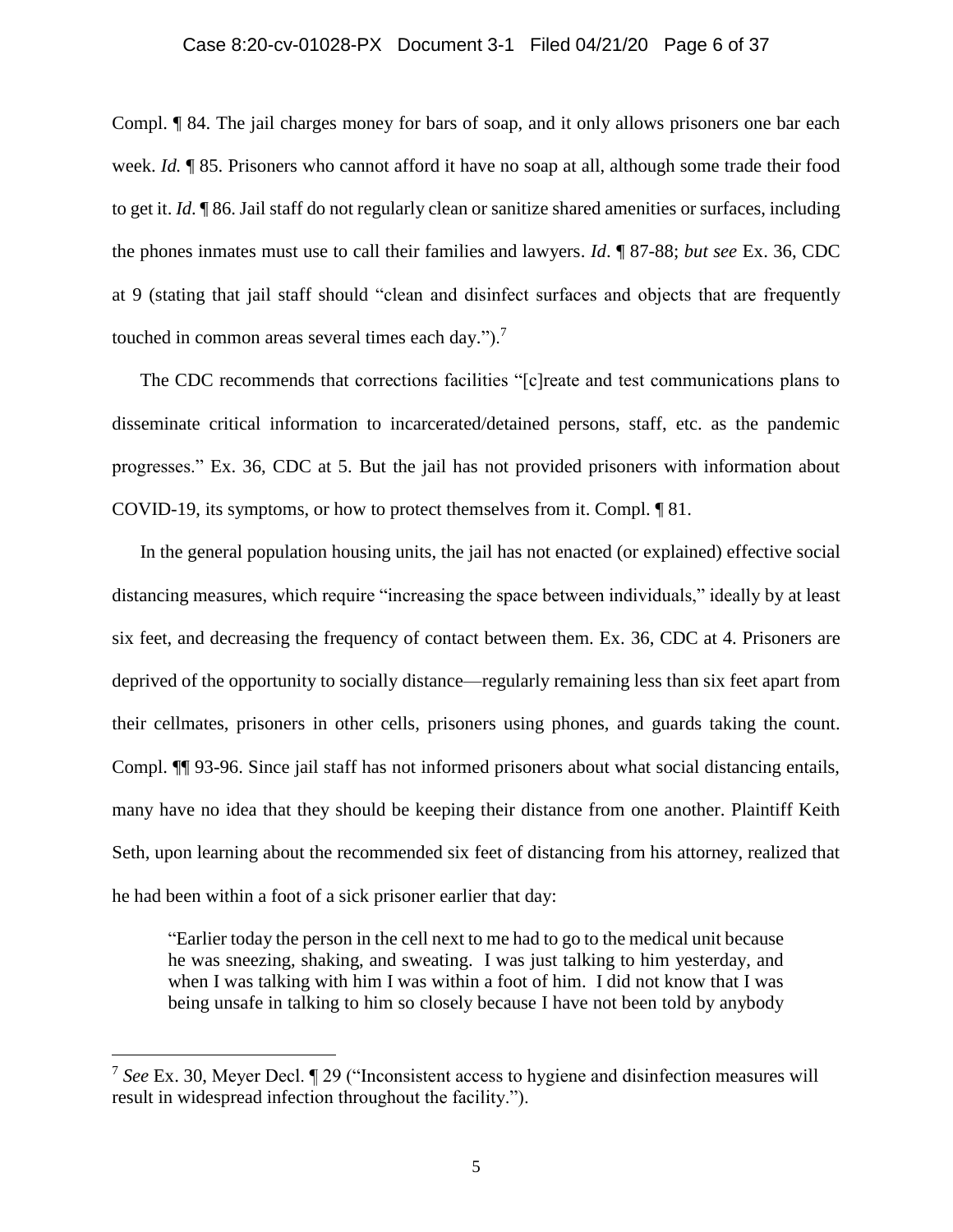to stay away from other inmates. The only information I received is to stay six feet away from the officer's desk.

Ex. 1, Seth Decl. ¶ 9.

l

The Jail's limited attempts at social distancing measures are markedly careless: the Jail has staggered prisoners' recreation in groups of 10, but the same group of prisoners does not always take recreation together each day. Compl. ¶ 99. Thus, infected prisoners can infect a new set of other prisoners at recreation each day, and then those prisoners can infect still more. *Id*. ¶ 100; *see*  Ex. 30, Meyer Decl. ¶ 30 (noting that while staggered recreation can be an effective social distancing strategy, it is "not useful to prevent the spread of disease if recreation is staggered with different individuals each day (i.e. different groups of 10).").

When prisoners show symptoms of COVID-19, Jail staff do not (as the CDC recommends) place them in medical isolation. *See* Ex. 36, CDC Guidance at 10 ("As soon as an individual shows symptoms of COVID-19, they . . . should be immediately placed under medical isolation in a separate environment from other individuals").<sup>8</sup> Instead, once seen by medical staff, symptomatic prisoners are often sent back to their cells in general housing, where they will inevitably infect others. Prisoners have visited the medical unit with fevers, shortness of breath, coughing, chills, headaches, and fluid in the chest, and medical staff have sent them back to their housing units with Claritin<sup>9</sup> or Tylenol. Compl. **[101**-03. Some prisoners—including those who later tested positive for COVID-19—have been sent back and forth between the medical unit and general housing as often as four or five times. *Id*. ¶¶ 105-17; *but see* Ex. 36, CDC Guidance at 15 ("Keep the

<sup>&</sup>lt;sup>8</sup> Ex. 30, Meyer Decl.  $\lll 27$  ("One of the most critical infection control measures in correctional settings is to accurately identify people who are ill and medically isolate them from the general population.").

<sup>&</sup>lt;sup>9</sup> Ex. 30, Meyer Decl.  $\P$  31 (observing that "prisoners [at the Jail] are given Claritin – a decongestant that is entirely useless for COVID-19").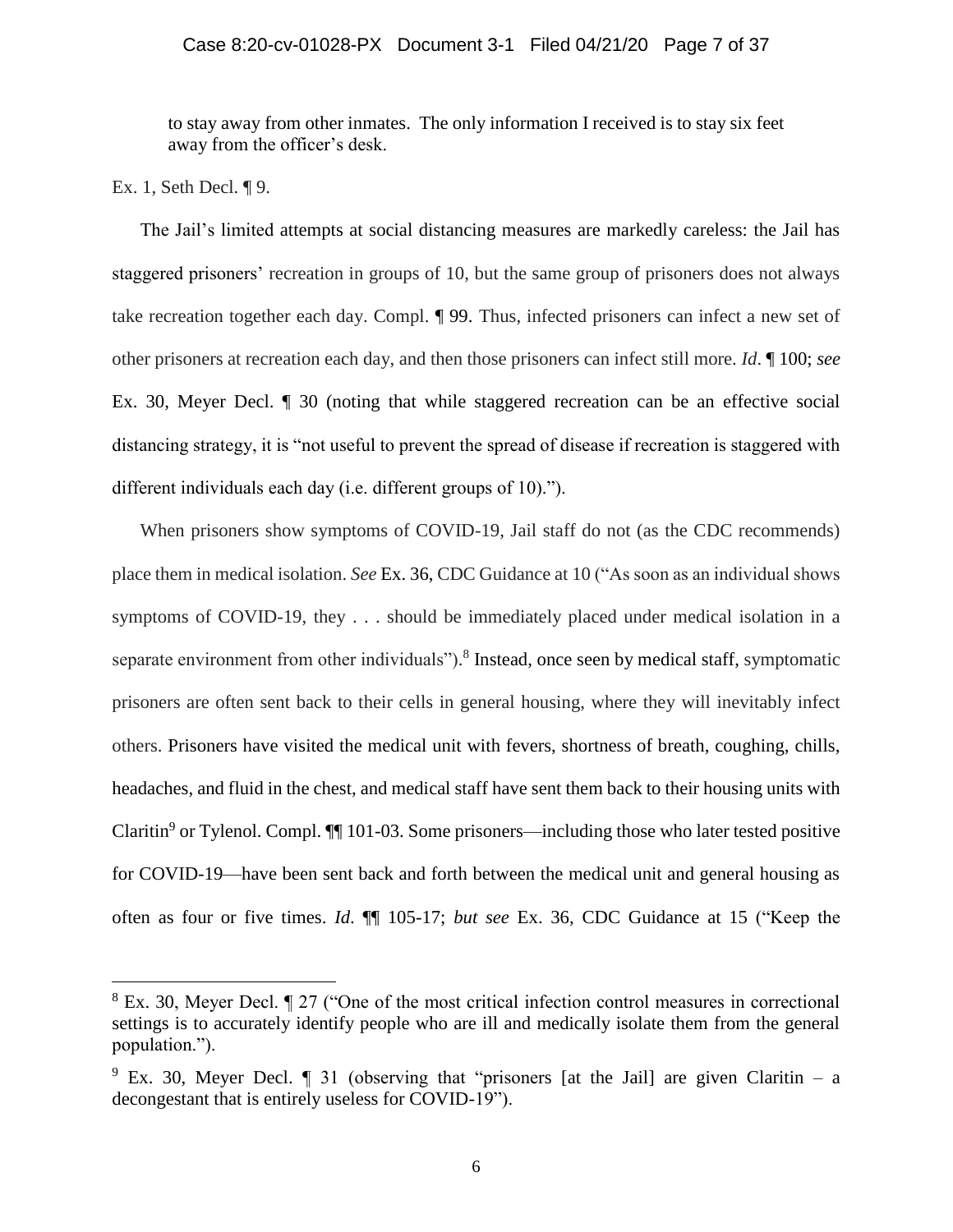#### Case 8:20-cv-01028-PX Document 3-1 Filed 04/21/20 Page 8 of 37

[symptomatic] individual's movement outside the medical isolation space to an absolute minimum.").

In early April, the jail began twice daily temperature checks for prisoners. *Id*. ¶ 122. But the checks are not conducted in every housing unit. *Id*. And as implemented, even this practice is an opportunity for infection. The temperature reader is not cleaned between uses, and the medical staff do not change their gloves. *Id*.<sup>10</sup> Even when prisoners do have a fever, jail staff may fail to quarantine them. Compl. ¶¶ 124-26. One prisoner, who suffers from high blood pressure and seizures, was told to remain in general housing despite having a fever. Ex. 11, Decl. 11  $\P$  9–10. By early evening, he "started to have real difficulty breathing." *Id.* But he was told to wait for the next temperature check at 9:00 pm. *Id.* By then, his temperature was 104 degrees. *Id.* He later tested positive for COVID-19. *Id.* ¶ 2.

When a prisoner tests positive for COVID-19, the CDC recommends that every person who has been within six feet of that prisoner be placed in quarantine for fourteen days. Ex. 36, CDC at 14. But the jail has failed even to inform prisoners who have had close contact with a positive case—even when the infected person was the prisoner's cellmate. Compl. ¶ 129. Nor do they disinfect cells where COVID-positive prisoners have lived. *Id.* ¶ 130.

# **B. The Limited Containment Methods Adopted by the Jail Are Ineffective and Counterproductive.**

Instead of implementing the CDC's recommendations to prevent COVID-19, the Jail has resorted to methods of its own. Its principle strategy has been to implement a universal, preemptive

<sup>&</sup>lt;sup>10</sup> Ex. 23, Benninger Decl.  $\P$  2(E) ("When performing temperature checks on multiple individuals, a clean pair of gloves should be used for each individual and the thermometer should be thoroughly cleaned between each check."); Ex. 30, Meyer Decl. ¶ 27(b) ("[T]here is high likelihood that nurses' gloves, thermometer covers, and door slots are contaminated and can themselves be a vehicle for transmission from person to person.").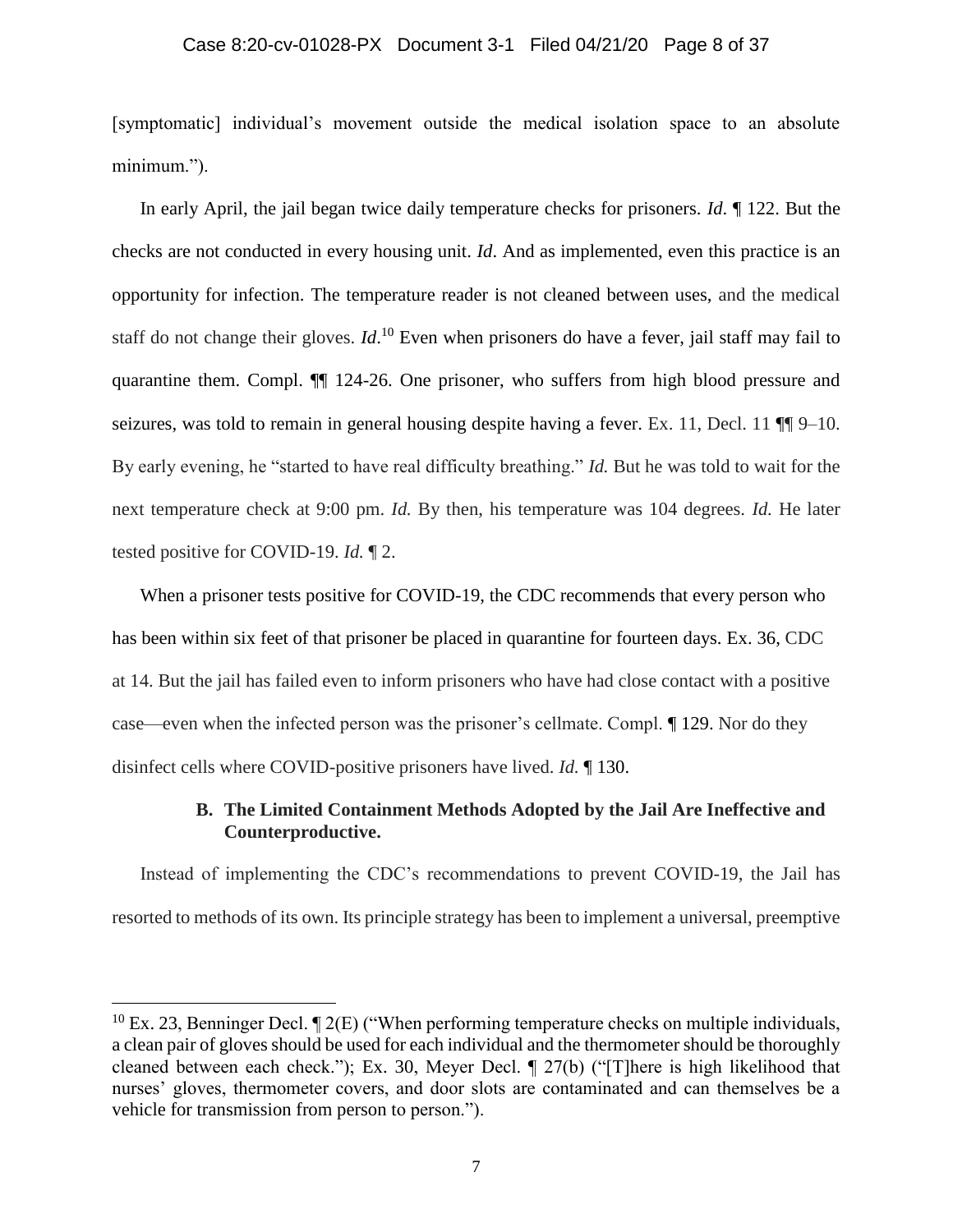### Case 8:20-cv-01028-PX Document 3-1 Filed 04/21/20 Page 9 of 37

lockdown of all prisoners. Compl. ¶ 132. Prisoners are confined to their cells 23 hours per day. *Id*. ¶ 133. They have one hour of out-of-cell time. *Id*. ¶ 134. This hour (which may be at 1:30 am or some other odd hour) is prisoners' only chance to shower, go outside, or use the phones to call their attorneys or their families (if they are awake). *Id*.; *see* Ex. 7, John Doe No. 4 Decl. ¶ 14 ("You can't really talk to your family at 1 o'clock in the morning, my kids are asleep."). The lockdown appears to have no end date short of the pandemic's end. Compl. ¶ 136.

The CDC does not recommend preemptive lockdowns.<sup>11</sup> Rather, it recommends that housing units "quarantine in place" when there is "contact with a case from the same housing unit" and that all quarantines—including this sort—last for just 14 days. Ex. 36, CDC at 19. Public health experts warn that preemptive lockdowns like that at Prince George's County Jail are both ineffective and counterproductive at preventing the virus's spread. Instead, consistent with the CDC Guidance, these experts recommend that lockdowns be time-limited and used only as necessary for quarantine or contact tracing.<sup>12</sup>

 $11$  Instead, the CDC's social distancing guidance includes suggestions like " $[r]$ earranging seating in the dining hall so that there is more space between individuals," and "[c]onsider[ing] alternatives to existing group activities, in outdoor areas or other areas where individuals can spread out." Ex. 36, CDC at 11.

<sup>&</sup>lt;sup>12</sup> Ex. 30, Meyer Decl.  $\parallel$  30 ("Lockdown can be important from a public health standpoint to enable social distancing during a pandemic but should be used only as a last resort and in a timelimited way (CDC recommends quarantines last no longer than 14 days) that is communicated clearly to the residents"); David Cloud, Dallas Augustine, Cyrus Ahalt and Brie Williams, *The Ethical Use of Medical Isolation—Not Solitary Confinement—to Reduce COVID-19 Transmission in Correctional Settings*, Amend 3 (Apr. 9, 2020), *available at* https://amend.us/wpcontent/uploads/2020/04/Medical-Isolation-vs-Solitary\_Amend.pdf [hereinafter *"Medical Isolation—Not Solitary*"] ("Corrections officials should only require people on an entire housing unit to stay in their cells ("Lockdown") if medical professionals determine a symptomatic persons resides or works on that unit or contract tracing flags a confirmed or suspected case. In this event, time-limitations must be clearly communicated to residents and staff."); Ex. 34, Haney Decl. ¶ 29 ("[T]he Jail should institute … lockdowns only where medically necessary to resolve discrete issues, such as sanitizing dorms or contact tracing of an infected prisoner. If the [Jail] resorts to these lockdowns, it should do so in a reasonably time-limited manner and communicate that timelimit to the prisoners who are affected.").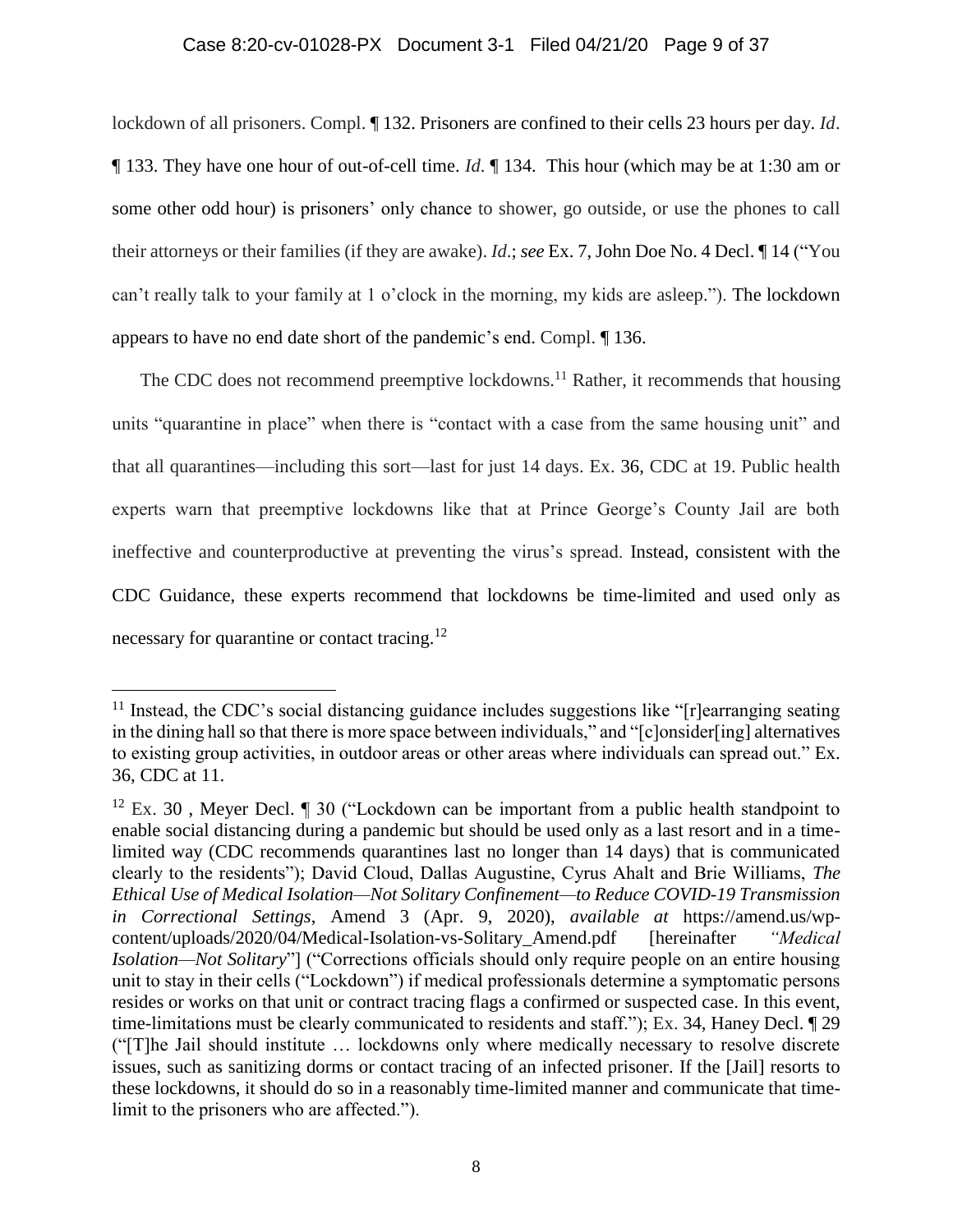# Case 8:20-cv-01028-PX Document 3-1 Filed 04/21/20 Page 10 of 37

Indeed, on lockdown, as a structural matter, opportunities for infection abound. Most prisoners live with cellmates in poorly ventilated cells. *Id*. ¶ 143. Even prisoners in different cells are less than six feet apart. *Id*. Thus, perversely, the lockdown policy—especially in combination with the jail's failure to medically isolate those with symptoms of COVID-19—traps prisoners in close proximity to people who may be sick. *Id.* ¶ 144; *see* Ex. 36, CDC at 19 (warning that quarantining prisoners together "could transmit COVID-19 from those who are infected to those who are uninfected."); Ex. 30, Meyer Decl. ¶ 30 (stating that sustained lockdowns are "particularly problematic when inmates are locked down in poorly ventilated spaces that are shared closely with others, which may contribute to disease transmission from people who are infected with COVID-19 but have not yet developed or reported symptoms.").

For example, Plaintiff John Doe No. 2, who has severe asthma for which he has previously been hospitalized, is locked down with his cellmate, who has lost his sense of smell and taste (a symptom of COVID-19). Compl. ¶ 145; *see also, e.g*. Ex. 17, Decl. 17 ¶ 6 ("My cellmate has been coughing and sneezing. They have us locked in 23 hours a day. . . . There is no way for my cellmate and I to distance ourselves from each other."); Ex. 7, John Doe No. 4 Decl. ¶ 14 ("[I]t's really bad when you can't get come out of a cell for 23 hours I'm really scared now because my cellie has been sick.").

The Jail's preemptive lockdown is counter-productive in other ways as well. Because prisoners' one hour of out-of-cell time is their only chance to call their attorneys and families, they congregate by the phones (which are rarely, if ever, cleaned).<sup>13</sup> *Id*.  $\P$  146. The lockdown also

<sup>&</sup>lt;sup>13</sup> Ex. 30, Meyer Decl.  $\llbracket$  30 (observing that under the Jail's preemptive lockdown policy, "[w]ith only 1 hour per day to use phones, it may be hard to enforce social distancing since prisoners need to congregate to use this precious resource"); Ex. 34, Haney Decl. ¶ 16 ("During th[e] limited one hour of out-of-cell time [under the Jail's preemptive lockdown policy], prisoners crowd together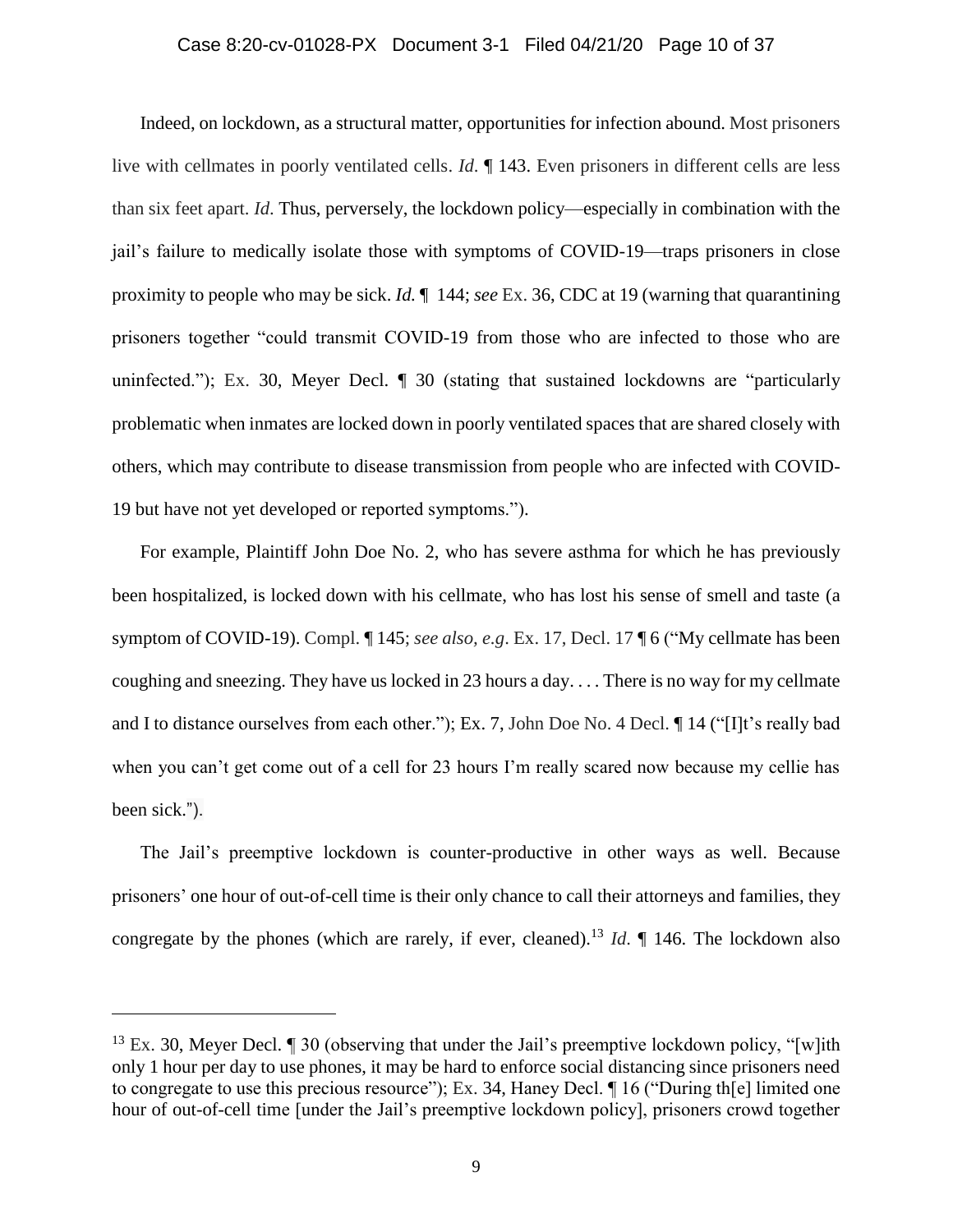"decreases the interactions that prisoners have with correctional and healthcare staff members, compromising the latter's ability to identify symptoms," further ensuring that infected prisoners will remain in general population where they can spread the virus. Ex. 34, Haney Decl.  $\P$  25.<sup>14</sup>

# **III. The Jail's Conditions Increase the Risk of Severe Illness and Death.**

The conditions at the Prince George's County Jail not only amplify the risk of infection. They also greatly increase the risk that prisoners who are infected with COVID-19 will suffer serious illness, permanent physical damage, and death.

Prisoners whom the Jail decides to test for COVID-19<sup>15</sup> are moved to Medical Unit's isolation cells, where they remain for two to five days, awaiting their test results. Compl. ¶ 167. The walls of the cells are covered in feces, mucus, and blood. *Id*. Prisoners there are not allowed to shower. *Id*.  $\llbracket$  170. They cannot change their clothes, even when they are soaked in sweat. *Id*. They are often denied soap and a toothbrush. *Id*. They have no access to phones, so they cannot contact their families or their attorneys. *Id*. ¶ 171.

Once a prisoner tests positive for COVID-19, he is moved into a 10-man cohorted isolation<sup>16</sup> cell for COVID-positive prisoners in the Medical Unit or to a isolation cell in Housing Unit 6 (H-

to use the limited shared resources. . . . As a result, they are unable to maintain the recommended six feet of social distancing.").

<sup>14</sup> *See Medical Isolation—Not Solitary*, *supra* note 12, at 2 (warning that "preemptively placing entire units on 'lockdown' for indefinite amounts of time" will likely mean that "interactions with correctional staff an healthcare staff often become less frequent and people with symptoms may go undetected").

 $15$  As described above, this does not include every prisoner with symptoms of the virus; many symptomatic prisoners are not medically isolated or even evaluated by medical staff, let alone tested. *See supra* at 6–7.

<sup>&</sup>lt;sup>16</sup> "Cohorted isolation" is the practice of medically isolating prisoners with symptoms or confirmed cases of COVID-19 together. The CDC recommends that cohorting "should only be practiced if there are no other options." Ex. 36, CDC at 19.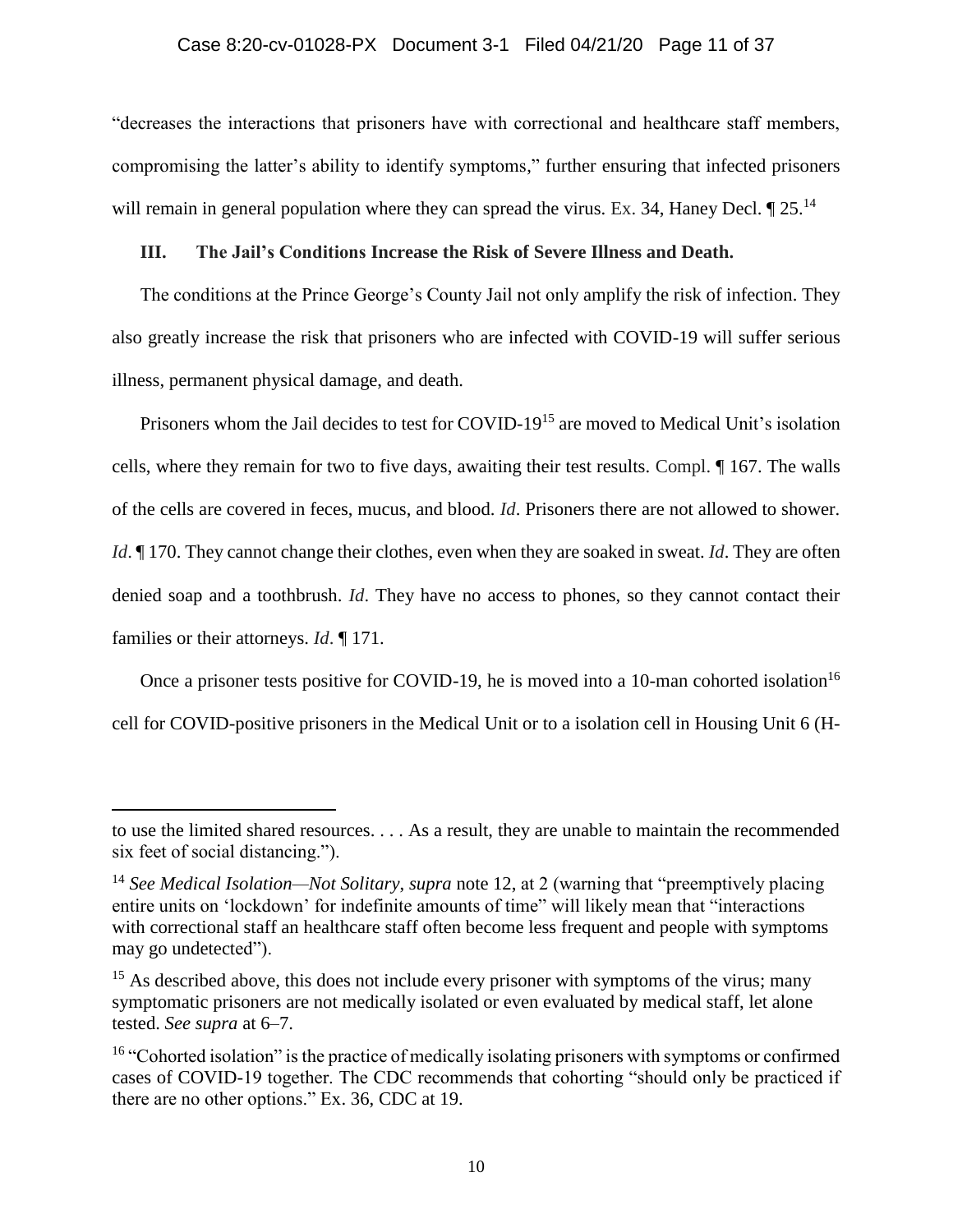6). *Id*. ¶ 174. The 10-man cell is filthy. *Id*. ¶ 175. For fear of contracting COVID-19, corrections officers will not remove the overflowing trash bags, which are filled with vomit and spit. *Id*. Sick prisoners—who may be vomiting, sweating, and have diarrhea and high fevers—lack access to basic hygiene products. *Id*. ¶ 177. Many do not have soap. *Id*. Some have not had toothbrushes for over a week. *Id*. They are still not allowed to shower (which means that some go without bathing for more than two weeks). *Id*. All of the sick men share a single, mildewed sink. *Id*. Prisoners may go five or six days without being able to change their clothes or underwear. *Id*.

These conditions have consequences. As Dr. Meyer explains,

"Medical isolation units should be hygienic and safe . . . . In contrast, the prisoners describe unsafe isolation cells, at times without staff present inside the housing unit, and filthy living conditions, including dried blood and feces on the walls and floors of isolation cells. Some describe not having access to clean sheets and one described having to pull his used sheets out of a red biohazard bag for reuse. These conditions are not only inhumane but also unhealthy. In addition to spread of COVID-19, people in these medical isolation units are therefore at risk of exposure to other diseases, including HIV and Hepatitis C."

Ex. 30, Meyer Decl. ¶ 33.<sup>17</sup>

Moreover, medical and mental health experts warn that punitive isolation conditions can cause

prisoners to downplay their symptoms to avoid them.<sup>18</sup> At the Prince George's County Jail,

l <sup>17</sup> *See* Ex. 32, Benninger Decl. If 3 (observing that the isolation cells "are not in accordance with recommended hygiene and sanitation standards, as prisoners report they have a significant amount of body fluids on the walls, including 'mucous, feces, blood, old food, urine, spit', 'around the walls, 360 degrees'"); *Id*. ¶ 3(D) ("Body fluids should absolutely be cleaned from any surfaces.").

<sup>&</sup>lt;sup>18</sup> Ex. 30, Meyer Decl.  $\llbracket$  31 ("The  $\llbracket$  conditions  $\llbracket$  in the isolation units deter other individuals from reporting symptoms for fear they may end up in isolation."); Ex. 34, Haney Decl. ¶ 25 ("[T]he even more onerous conditions that the Prince George's County Jail imposes on prisoners who are placed in medical isolation likely serve as a disincentive for inmates to report their own symptoms. Prisoners understandably do not want to be placed in insect-infested, dirty cells where they will spend two weeks without access to telephones or showers."); *Medical Isolation—Not Solitary*, *supra* note 12, at 2 ("Fear of being placed in solitary will deter people from reporting symptoms to correctional staff. Experts and advocates are deeply concerned that incarcerated people, many of whom will go to great pains to avoid solitary confinement . . . will not come forward with symptoms of COVID-19 because they do not want to be placed in such conditions.").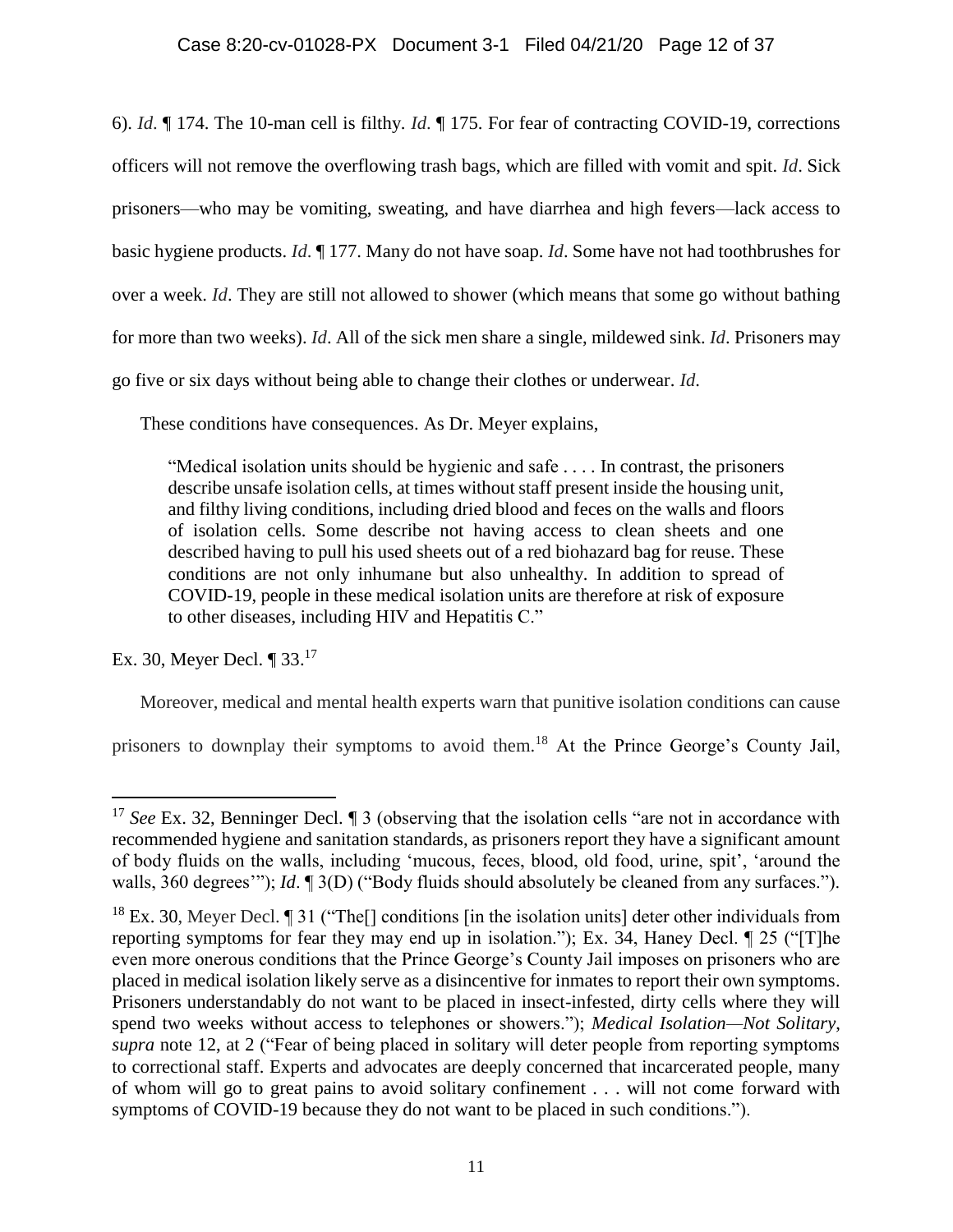# Case 8:20-cv-01028-PX Document 3-1 Filed 04/21/20 Page 13 of 37

prisoners regularly do this. Compl. ¶ 169; Ex. 12, Decl. 12 ¶14 (stating that many prisoners are "more afraid of how they'll be treated in the medical unit than they are of their symptoms."). This "result[s] in their increased risk of severe disease and death and ongoing spread to others." Ex. 30, Meyer ¶ 19; *see Medical Isolation—Not Solitary*, *supra* note 12, at 2 ("Th[e] avoidance of reporting symptoms of illness [to avoid punitive isolation conditions] will not only accelerate the spread of infection within facilities, but also increase the likelihood of prisoner deaths due to lack of treatment.").<sup>19</sup>

The Jail also provides inadequate medical monitoring of sick prisoners in isolation. People in medical isolation for suspected COVID-19 should be "diligently monitored for clinical worsening." Ex. 30, Meyer ¶ 32. This is necessary because "[p]rogression of respiratory symptoms in COVID-19 can be extremely rapid." *Id.*; *see* Ex. 32, Benninger Decl. ¶ 2(F) ("[P]ersons infected with COVID-19 have the ability to rapidly decompensate from a respiratory standpoint once showing symptoms, sometimes requiring mechanical ventilation at an emergent pace.").

But prisoners in the medical isolation cells and cohorted isolation are barely monitored at all. Contact with medical staff (or any other staff) is limited to a nurse that briefly visits approximately three times each day to take temperatures, give medications, and deliver food. Compl.  $\P$  172.<sup>20</sup> The prisoners in these cells do not know how they would get help in a medical emergency. *Id*.; *see* Ex.

 $19$  To avoid deterring prisoners from reporting their symptoms, experts recommend that medical isolation not replicate the punitive conditions of disciplinary solitary confinement. For example, prisoners in isolation should have free access to reading material, outdoor exercise, and phones. *See Medical Isolation—Not Solitary*, *supra* note 12, at 2, 4; *see* Ex. 34, Haney Decl. ¶ 30.

<sup>20</sup> *See* Ex 30, Meyer Decl. ¶ 32 ([T]he prisoners' declarations in the Prince George's County Jail describe a lack of medical attention that is highly concerning and suggests that medical staff do not have the necessary staffing, training, or resources to identify when people require hospitalization."); *see also id.* ¶ 19 ("[I]solation of people who are ill in solitary confinement results in decreased medical attention and increased risk of death.").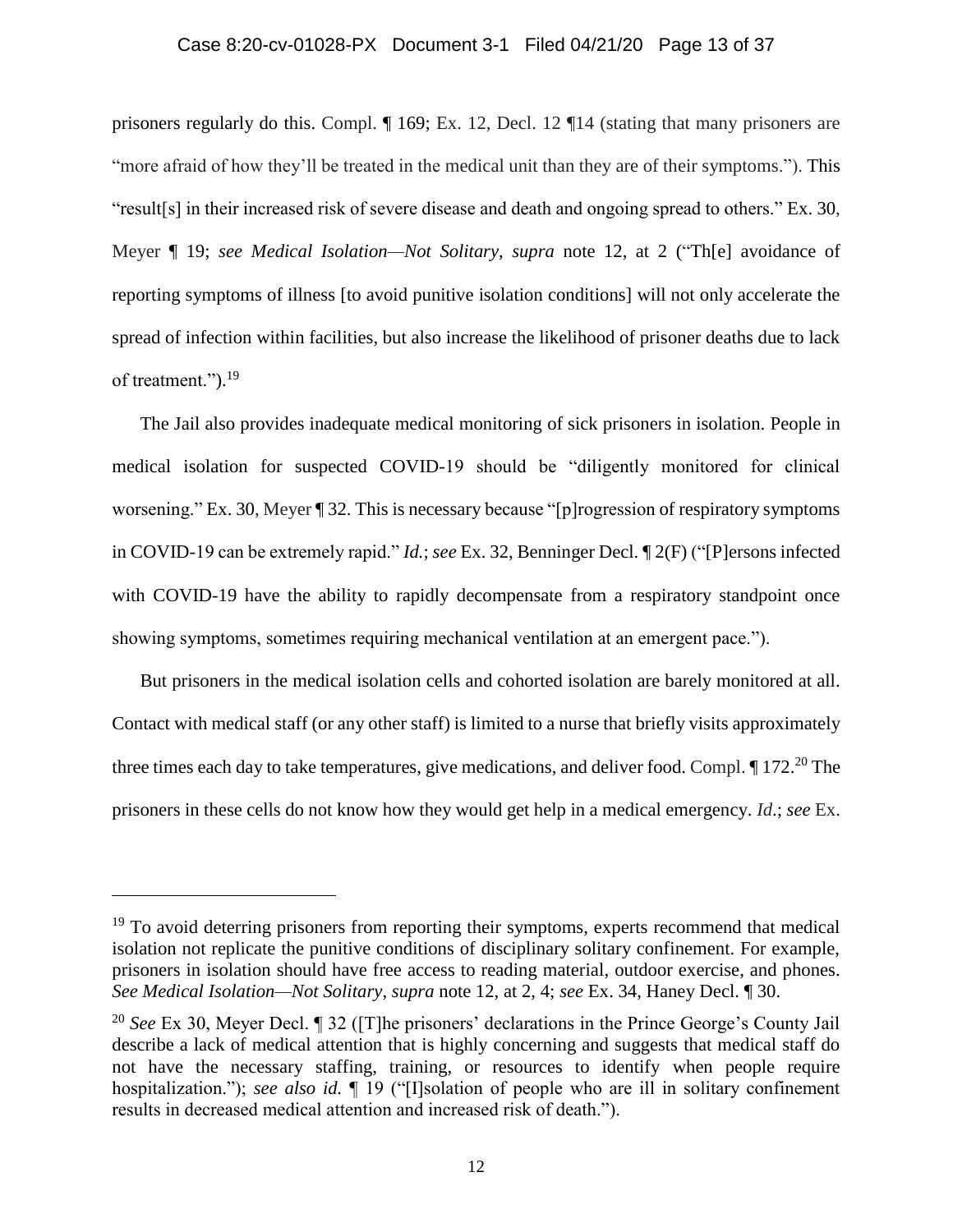12, Decl. 12 ¶ 9 (stating that, in the isolation cells, "there was no way for us to notify someone if we were having an emergency, except to get up and bang on the door and hope that someone could hear you"). In H-6, cells are equipped with buzzers, but they do not always seem to work. *Id*. ¶ 180-81. A prisoner who is isolated for COVID-19 in H-6 said:

"I have a seizure disease. If I were to have a seizure, I wouldn't be able to push the button. No COs are in the housing unit, so no one would hear what was going on. I'm afraid that if I have a seizure in here, no one will hear it and I will die. . . . They're not really doing anything to protect any of us in here."

Ex. 9, Decl. 9 ¶¶ 31–32.

l

Sick prisoners who remain in general population (there are many) also lack access to adequate medical care. Requesting medical attention ("sick call") costs \$4, which some cannot afford. Compl. ¶ 150. Some housing units have run out of sick call slips entirely. *Id*. Prisoners who make a sick call may wait a week or more before they are seen. *Id*. ¶ 157. <sup>21</sup> Jail staff have told prisoners that medical care is reserved for emergencies and that the Medical Unit is full. *Id*. ¶ 156; Ex. 5, John Doe No. 2 Decl. ¶ 20 ("I told them that I needed medical attention [for COVID-19 symptoms], and they said there aren't enough beds in medical, it's full over there.").

Prisoners—including those with pre-existing conditions that increase their risk of complications and death—routinely visit the medical unit with clear symptoms of COVID-19 and are told to return to their housing units. *Id*. ¶¶ 103-18. In one representative example, a prisoner with HIV made a sick call because he had a fever, body pain, a cough, and a sore throat. Ex. 26, Decl. 26 ¶ 4. Medical staff did not see him until ten days later; they then told the prisoner that his case "was not serious enough to have additional care," and that "the Medical Unit is only seeing

<sup>&</sup>lt;sup>21</sup> Ex. 32, Benninger Decl.  $\P$  3(F) ("In the setting of COVID-19, delays in medical care can cost inmates their lives as we have seen relatively rapid respiratory decompensation in patients.").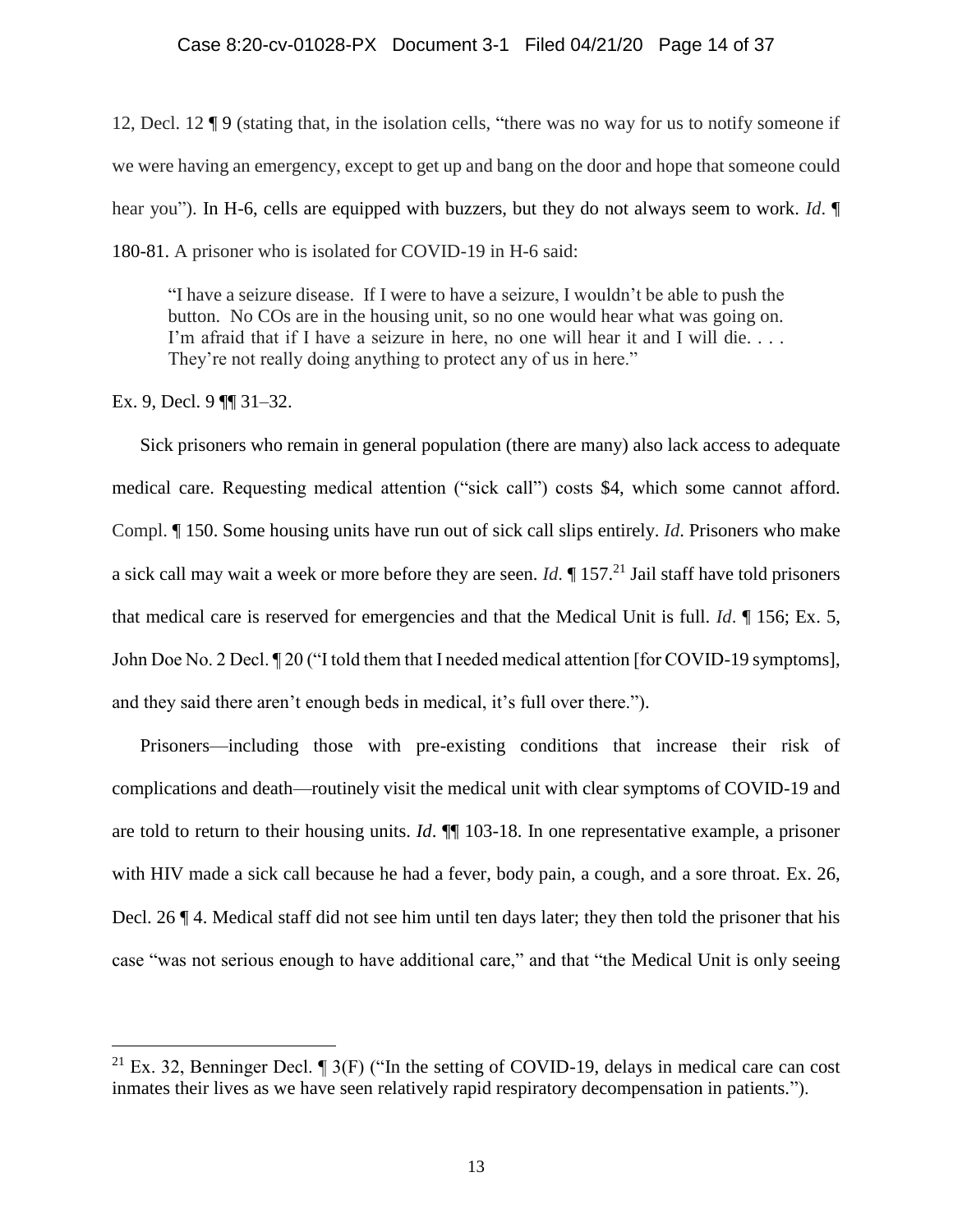emergencies." *Id.*  $\P$  4–6. These barriers to medical care further increase the risk that prisoners infected with COVID-19 will become severely ill and die. $^{22}$ 

The cost of sick call and the Medical Unit's reputation for not assisting prisoners with symptoms of COVID-19 has led some high-risk, symptomatic prisoners to forego care. Compl. ¶¶ 149-53. For example, Plaintiff Seth, who has chronic bronchitis for which he was hospitalized last year, has had symptoms of COVID-19 since late March. Ex. 1, Seth Decl. ¶ 9. He is currently coughing up mucus and has shortness of breath. *Id.* ¶ 9. He recently had diarrhea, and he has lost his sense of smell and taste. *Id*.  $\mathbb{I}$  10. On April 17, he woke up with a nosebleed.<sup>23</sup> *Id*.  $\mathbb{I}$  9. But Mr. Seth has not made a sick call because he does not have the \$4 to pay for it. *Id*. ¶ 10. He has also heard that the Medical Unit will not do anything to help: "I know one guy who had a fever and they kept him for three days and sent him back. Another guy I know lost his sense of taste and his stomach hurt, but medical sent him back." *Id*. ¶ 11.

Medical care for anything other than COVID-19—including underlying health conditions like asthma and bronchitis—has stalled or stopped. Jail staff has told prisoners that they cannot receive medical care because the Medical Unit is locked down. *Id*. ¶ 158. Prisoners who have made sick calls that were not about COVID-19 have been told by corrections officers "that if it's nothing relating to Corona not to write to medical." *Id*. ¶ 159. And many prisoners have been unable to obtain or change their medications—including prisoners with pre-existing conditions like asthma. *Id*. *[*] 161. As Dr. Meyer warns: "Failure to provide individuals adequate medical care for their

<sup>&</sup>lt;sup>22</sup> Ex. 30, Meyer Decl.  $\P$  32 (stating that the barriers to adequate care in the Jail, including the cost of sick call and delayed care, "may result in preventable deaths and undue harm").

<sup>&</sup>lt;sup>23</sup> Nosebleeds may be "signs of complicated COVID-19 disease." Ex 30, Meyer Decl.  $\P$  32.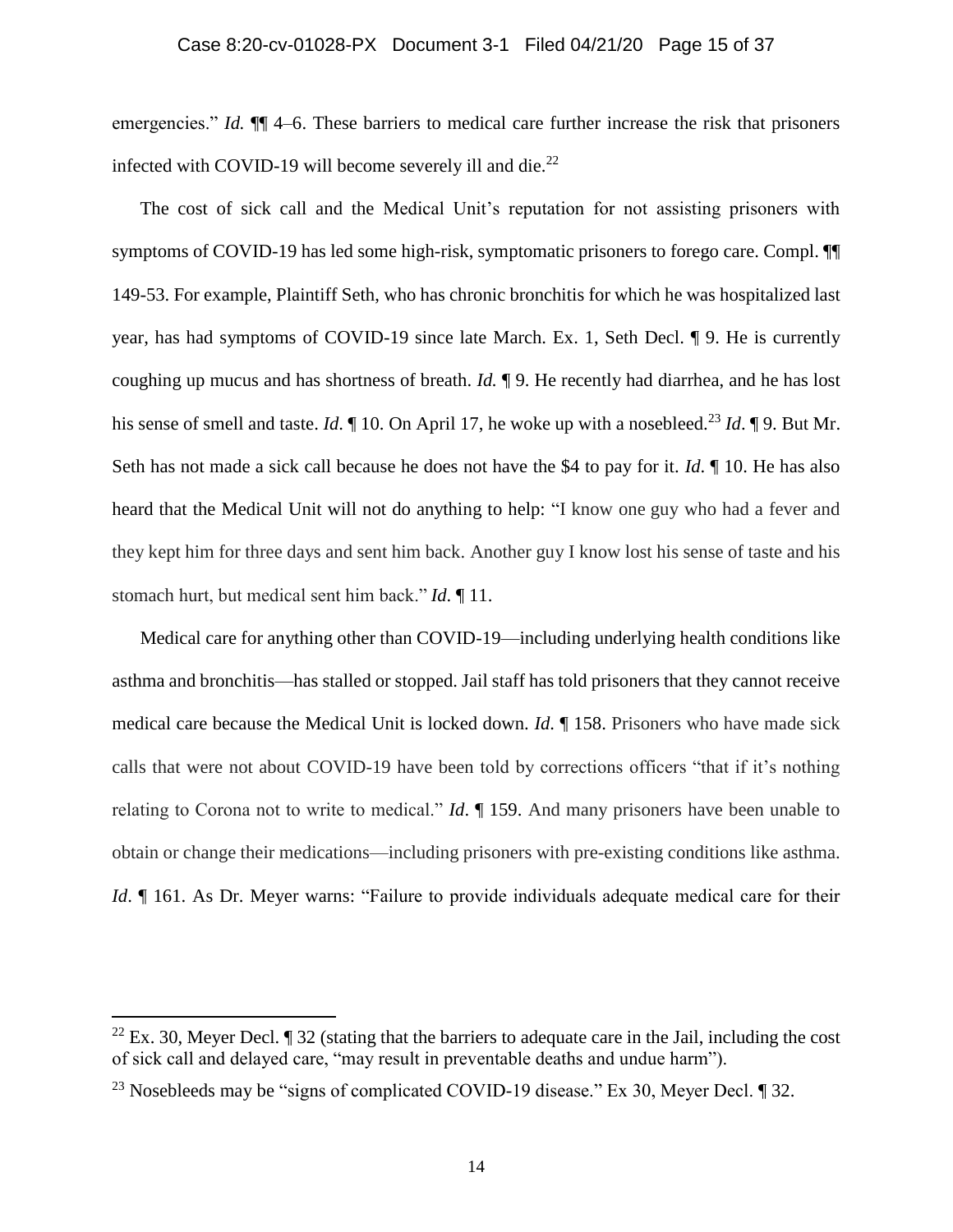# Case 8:20-cv-01028-PX Document 3-1 Filed 04/21/20 Page 16 of 37

underlying chronic health conditions results in increased risk of COVID-19 infection and increased risk of infection-related morbidity and mortality if they do become infected." Ex. 30 ¶ 35.

Prisoners' mental health is also at great risk. Dr. Craig Haney, a psychologist and expert on prison isolation, has concluded that the punitive isolation methods that dominate the Jail's approach to COVID-19 "greatly increase the psychological stress under which prisoners live, potentially leading to mental and physical deterioration, interpersonal conflicts, and self-harm and suicidality." Ex. 34, Haney Decl.  $\P$  20.<sup>24</sup> As Dr. Haney explains, "The Prince George's County Jail lockdown units are now being used in ways that are essentially identical to the solitary confinement-type housing that has been shown to place prisoners at significant risk of grave harm (including damage that is permanent, even fatal)." Ex. 34, Haney Decl.  $\P$  21.<sup>25</sup> Moreover, the Jail has discontinued mental health services.<sup>26</sup> This places prisoners with mental illness who are isolated "at grave risk of decompensation." Ex. 34, Haney Decl. ¶ 24.<sup>27</sup> These policies also threaten

<sup>24</sup> *See also Medical Isolation—Not Solitary*, *supra* note 12, at 3 ("Research shows that keeping people socially isolated in a closed cell without a meaningful opportunity to communicate with family, friends, and loved ones or to participate in exercise, education, and rehabilitative programming (solitary confinement) causes immense, and often irreparable, psychological harm."); Ex. 32, Benninger Decl.  $\P$  3(J) ("I have concern that there has not been sufficient acknowledgement of or attention to the inmates' mental health under the stressors of pandemic and confinement.").

<sup>&</sup>lt;sup>25</sup> Ex. 34, Haney Decl.  $\P$  20 ("The fact that prisoners are double-celled during these lockdowns [in] the general housing units] does not mitigate the negative effects of their essentially around-theclock in-cell confinement. In fact, double-celling may exacerbate these effects because of the interpersonal tensions and stressors that such unavoidably close around-the-clock contact generates.").

<sup>&</sup>lt;sup>26</sup> Ex. 30, Meyer Decl.  $\P$  36 ("People with underlying chronic mental health conditions need adequate access to treatment for these conditions throughout their period of detention.").

 $27$  Even in less extreme forms of isolation than those imposed at the Jail, the CDC Guidance recommends efforts to mitigate the mental health consequences of any necessary medical isolation. *See, e.g.*, Ex. 36, CDC at 12 ("[I]f group activities are discontinued, it will be important to identify alternative forms of activity to support the mental health of incarcerated/detained persons."); *id.* at 13 ("Consider increasing incarcerated/detained persons' telephone privileges to promote mental health."); *id.* at 13–14 (recommending that, since "visitation is important to maintain mental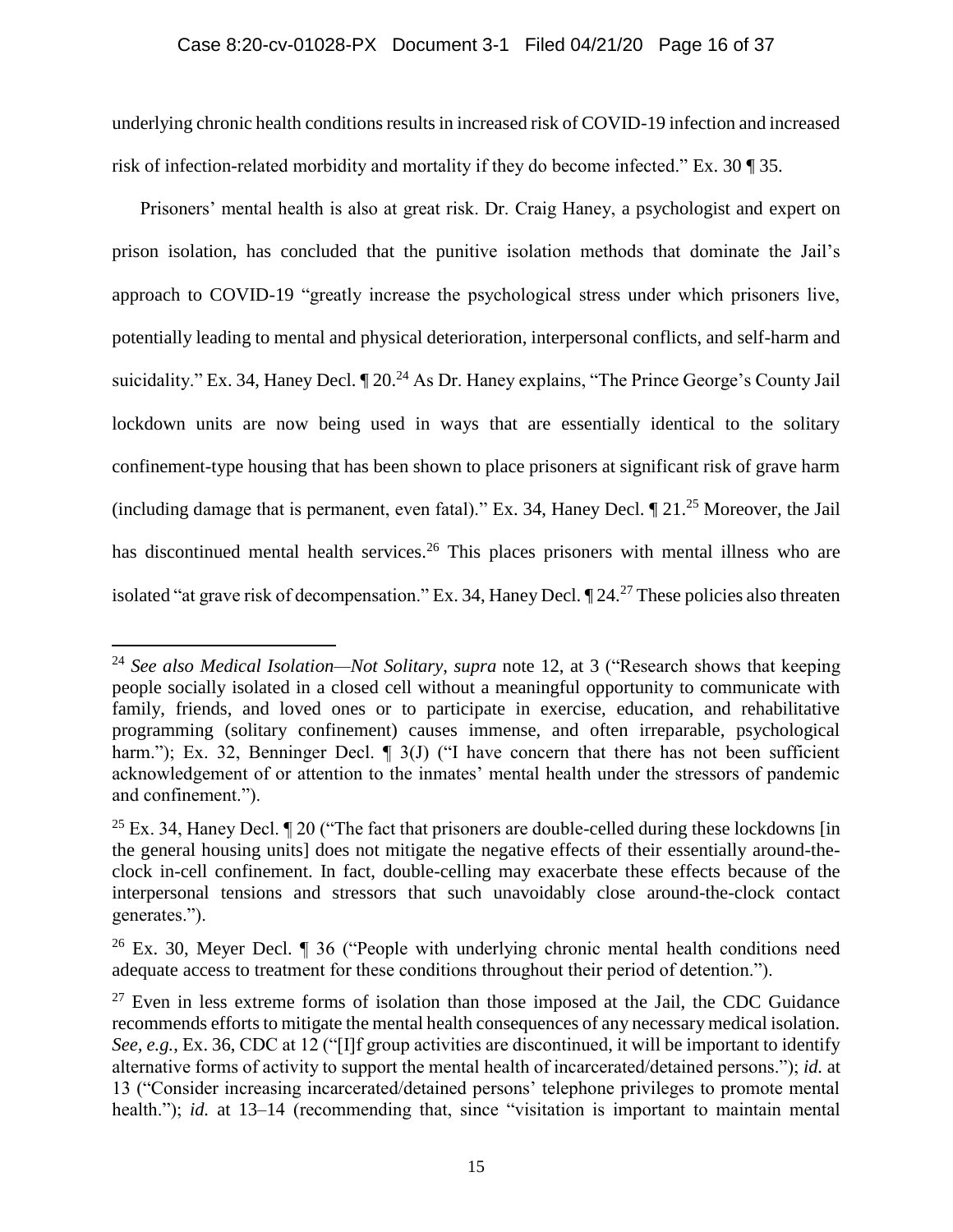#### Case 8:20-cv-01028-PX Document 3-1 Filed 04/21/20 Page 17 of 37

physical harm; "the extraordinary added stress of social isolation under these especially onerous conditions" may "depress prisoners' immune systems and render them even more vulnerable to COVID-19 virus, and less able to combat it if and when they contract it." Ex. 34, Haney Decl. ¶ 26; *see also* Ex. 30, Meyer Decl. ¶ 36 ("Failure to provide adequate mental health care . . . as appears to be the case at the Prince George's County Jail, will result in poor health outcomes.).

### **IV. The Jail Maintains a Policy of Overdetention for COVID-19 Positive Inmates**

"Prisons and jails are not isolated from communities,"<sup>28</sup> and Prince George's County is the "epicenter of [the COVID-19 epidemic in] the state." Compl. ¶ 44. It is therefore critical that the Jail control the COVID-19 outbreak within its walls to protect people outside of them.

The Jail has not done this. As described above, it has flouted the most basic public health recommendations to prevent the virus's spread. However, the Jail has instituted its own method of infection control: it detains people with COVID-19 even when it has no legal authority to do so. Specifically, the Jail refuses to release COVID-positive prisoners who have paid bail until it deems them non-contagious. Compl. ¶ 183. Accordingly, one prisoner who paid his bond on April 3, 2020—but tested positive for COVID-19 on the same day—was illegally imprisoned in the cohorted isolation cell in the Jail for fourteen days. *Id.* ¶ 184. Had he been released when he paid his bond on April 3rd, he would have sought treatment for COVID-19 at a local hospital. *Id.* ¶ 186.

### **ARGUMENT**

Plaintiffs seek a temporary restraining order (TRO) and preliminary injunction to address unconstitutional conditions of confinement at the Prince George's County Jail, as well as the Jail's

health," if visitation is suspended, "facilities should explore alternative ways for incarcerated/detained persons to communicate with their families, friends, and other visitors in a way that is not financially burdensome for them."). The Jail has done none of this.

<sup>28</sup> Ex. 30, Meyer Decl. ¶ 15; *see id.* (explaining the negative health implications of COVID-19 outbreaks within prisons upon surrounding communities).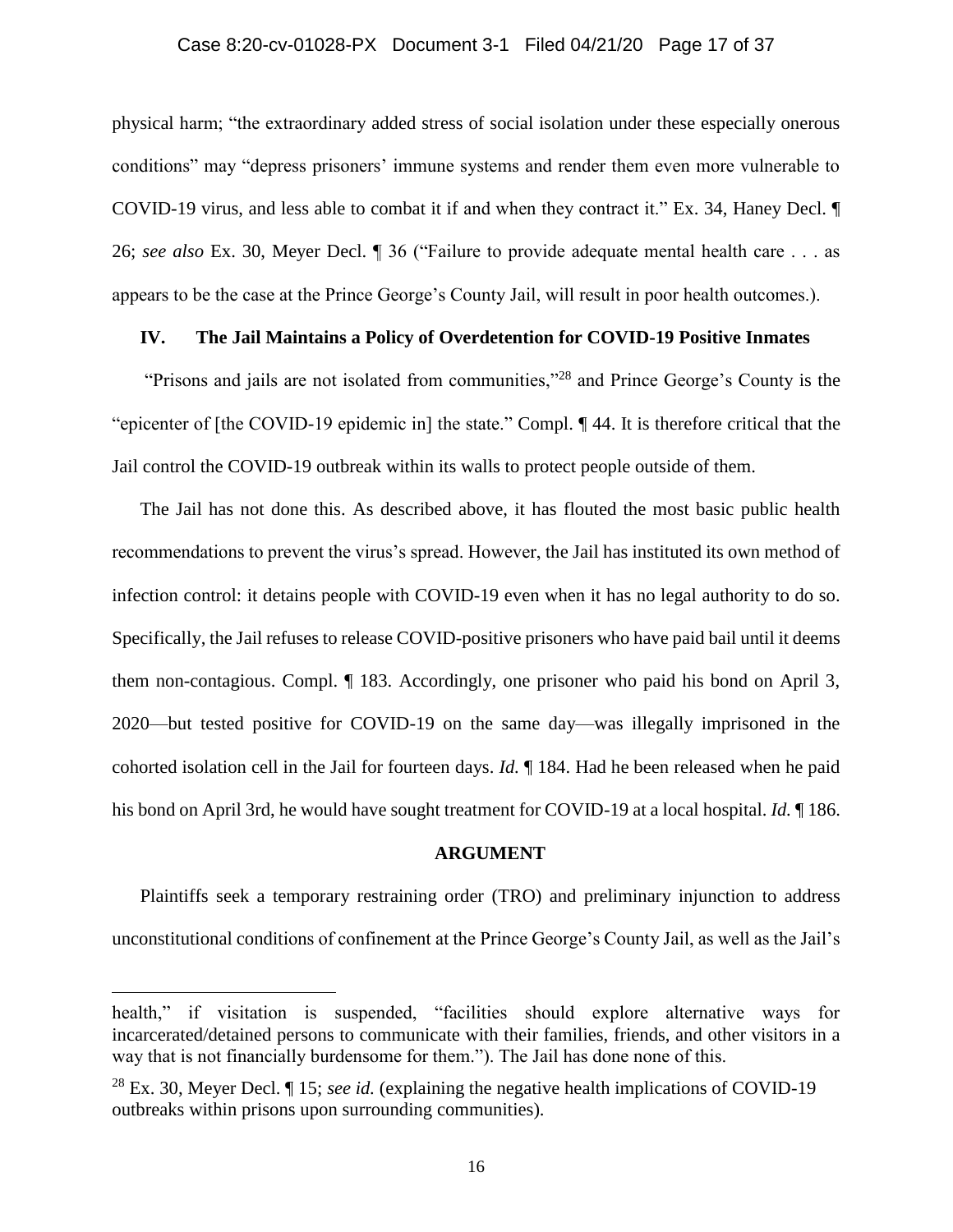### Case 8:20-cv-01028-PX Document 3-1 Filed 04/21/20 Page 18 of 37

policy of unlawfully detaining COVID-positive prisoners. To obtain a TRO or a preliminary injunction, Plaintiffs must show the following: (1) Plaintiffs are likely to succeed on the merits, (2) they are likely to suffer irreparable harm absent preliminary relief, (3) the balance of equities tips in Plaintiffs' favor, and (4) an injunction is in the public interest. *Winter v. Nat. Res. Def. Council, Inc*., 555 U.S. 7, 20, (2008); *Montgomery v. Hous. Auth. of Bal. City*, 731 F. Supp. 2d 439, 441 (D. Md. 2010). Plaintiffs satisfy all four requirements on both claims.

# **I. A Temporary Restraining Order Should Issue to Address the Jail's Unconstitutional Conditions.**

In recent weeks, federal district courts have granted temporary restraining orders to remedy constitutionally inadequate conditions that increase the threat of COVID-19, ordering jails to comply with the CDC Guidance and take other necessary measures to protect prisoners from infection, serious illness, and death.<sup>29</sup> Because the conditions in the Prince George's County Jail create a substantial risk of serious future harm to the prisoners' health, this Court should do the same.

# **A. Plaintiffs Are Likely to Succeed on the Merits of Their Eighth And Fourteenth Amendment Claims.**

The Eighth and Fourteenth Amendments prohibit state actors from exposing incarcerated people to conditions of confinement that threaten their health and safety. *Helling v. McKinney*, 509 U.S.

<sup>29</sup> *See, e.g.*, Ex. A, Order (Doc. 48), *Banks v. Booth*, 1:20-cv-849 (D.D.C. Apr. 19, 2020) (granting temporary restraining order to Plaintiffs and putative class of prisoners at the D.C. jail); Ex. B, Order (Doc. 12), *Cameron v. Bouchard*, No. 2:20-cv-10949-LVP-MJH, at 4-7 (E.D. Mich. Apr. 17, 2020) (granting temporary restraining order to Plaintiffs and putative class of pretrial and postconviction prisoners at the Oakland County Jail); Ex. C, Order (Doc. 40), *Valentine v. Collier*, No. 4:20-CV-1115 (S.D. Tex. Apr. 16, 2020) (granting temporary restraining order to Plaintiffs and putative class of prisoners at geriatric prison); Ex. D, Order (Doc. 25), *Swain v. Junior*, No. 1:20 cv-21457-KMW, at 2-5 (S.D. Fla. Apr. 7, 2020) (granting temporary restraining order to Plaintiffs and putative class of putative class of pretrial and post-conviction prisoners at Metro West Detention Facility in Miami, Florida).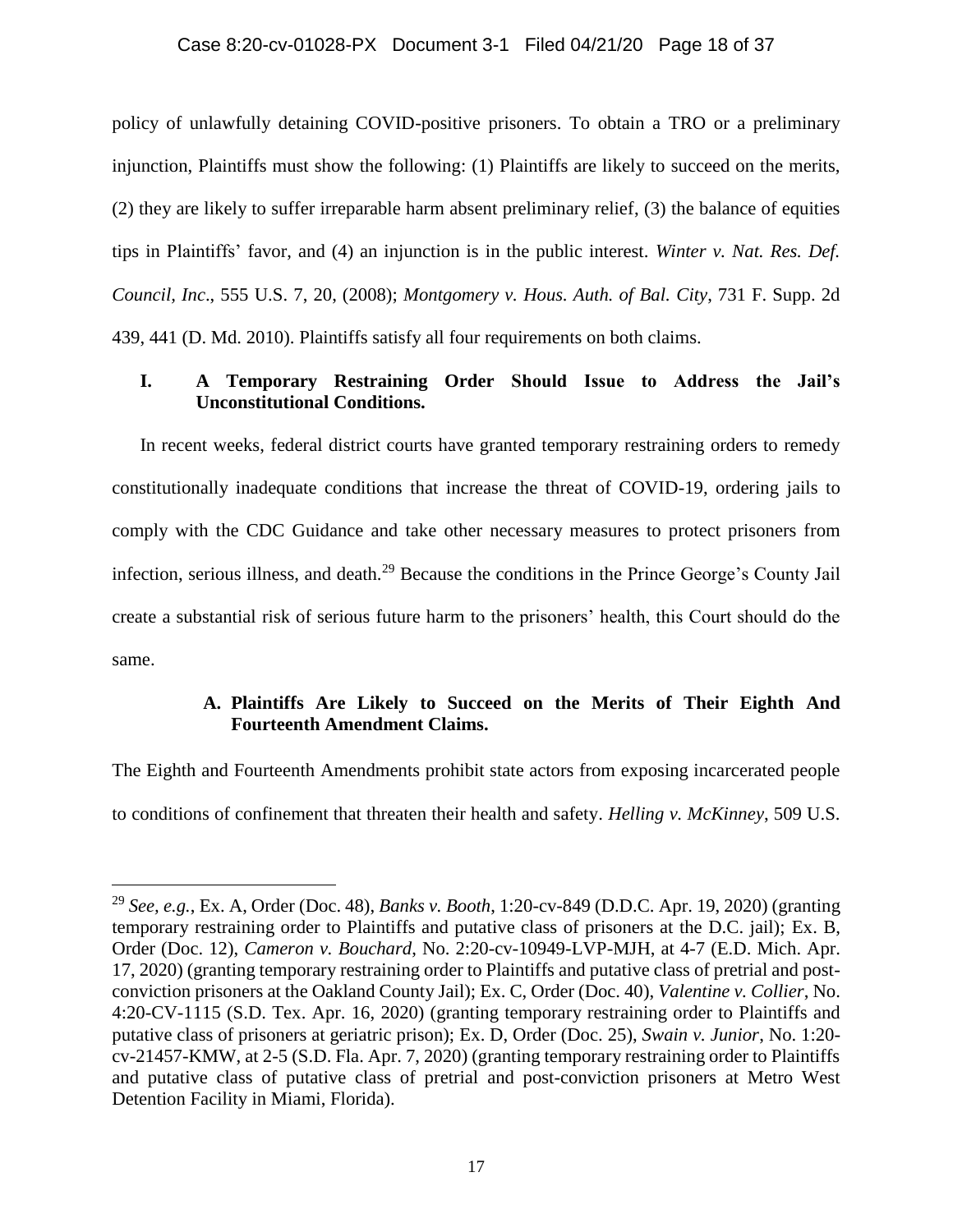## Case 8:20-cv-01028-PX Document 3-1 Filed 04/21/20 Page 19 of 37

25, 33 (1993); *see Raynor v. Pugh*, 817 F.3d 123, 127 (4th Cir. 2016) (stating that prison officials must "take reasonable measures to guarantee the safety of the inmates"). While the Eighth Amendment secures the right of people convicted of a crime to be free from exposure to serious harm, *Helling*, 509 U.S. at 33, the Due Process Clause of the Fourteenth Amendment affords at least as much protection to pretrial detainees, *City of Revere v. Mass. General Hosp.*, 463 U.S. 239, 244 (1983).

Under these Amendments, an official is liable if she displays "deliberate indifference" to "a condition of confinement that is sure or very likely to cause serious illness and needless suffering" to someone detained, which includes "exposure of inmates to a serious, communicable disease." *Helling*, 509 U.S. at 33 (1993). In the Fourth Circuit, the same deliberate indifference test that applies to convicted prisoners applies to pretrial detainees as well, and it includes both objective and subjective components.<sup>30</sup> *See Shakka v. Smith*, 71 F.3d 162, 166 (4th Cir. 1995) (explaining this standard); *Hill v. Nicodemus*, 979 F.2d 987, 991-92 (4th Cir. 1992) (applying the deliberate indifference standard to pretrial detainees). Here, there is a substantial risk of harm, and both the objective and subjective deliberate indifference tests are satisfied.

### *1. The Jail's Conditions Create a Substantial Risk of Serious Harm.*

l

To meet the objective component of the deliberate indifference standard, a detainee must show that he faces "a substantial risk of . . . serious harm resulting from the prisoner's unwilling exposure

<sup>30</sup> After the U.S. Supreme Court's decision in *Kingsley v. Hendrickson*, 135 S. Ct. 2466 (2015), some circuits have concluded that pretrial detainees need not prove the subjective component of the deliberate indifference standard. *See Miranda v. Cty. of Lake*, 900 F.3d 335, 352 (7th Cir. 2018); *Gordon v. Cty. of Orange*, 888 F.3d 1118, 1124-25 (9th Cir. 2018); *Darnell v. Pineiro*, 849 F.3d 17, 33–35 (2d Cir. 2017). However, the Fourth Circuit has not yet addressed the question of whether *Kingsley* alters the deliberate indifference inquiry for pretrial detainees. Therefore, at present, pretrial detainees must satisfy both the objective and subjective components to prevail. *See Coreas v. Bounds*, No. CV TDC-20-0780, 2020 WL 1663133, at \*8 (D. Md. Apr. 3, 2020).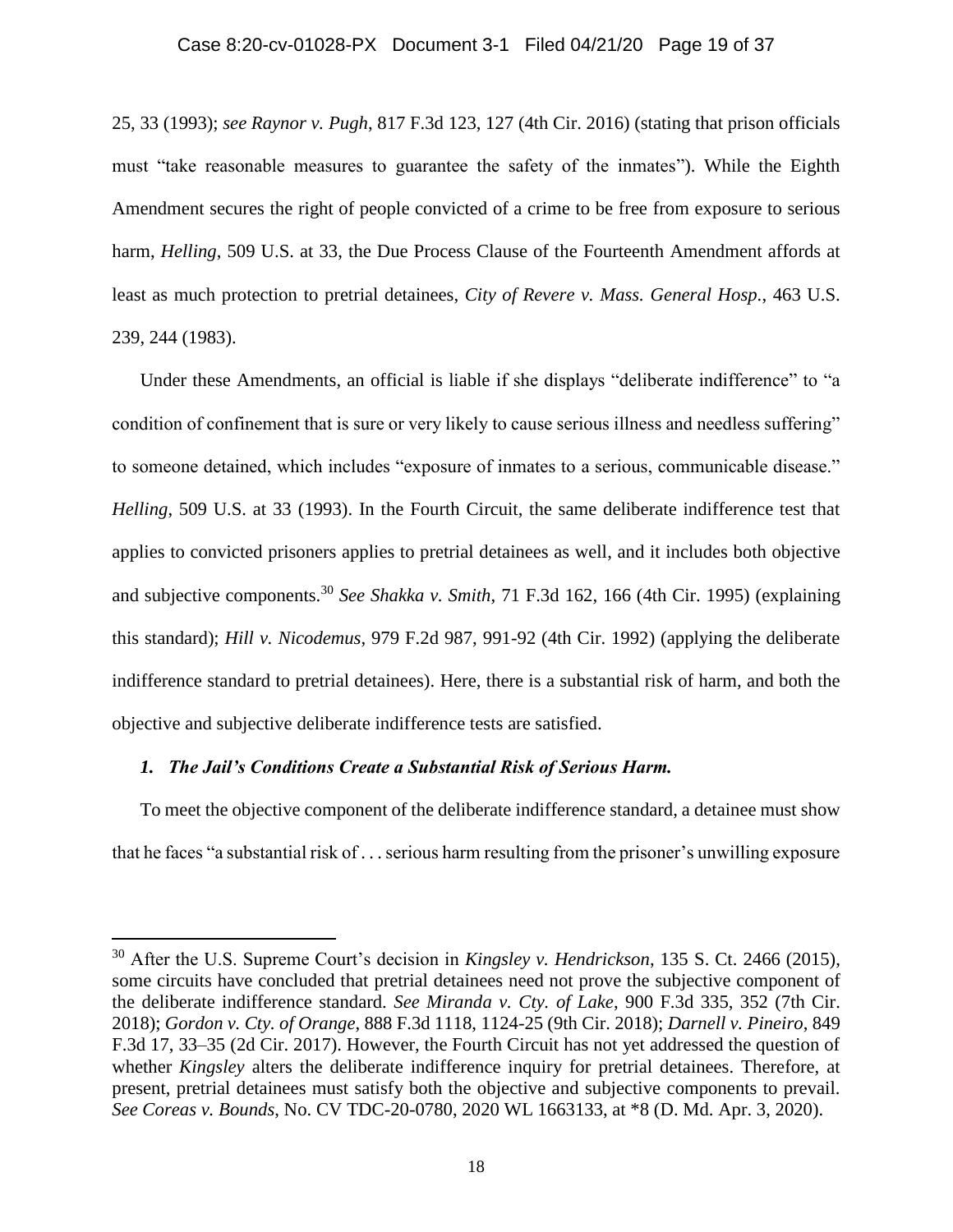to the challenged conditions." *Shakka*, 71 F.3d at 166.<sup>31</sup> Plaintiffs easily do so. COVID-19 is highly communicable, and the Jail's conditions have amplified its spread. Compl.  $\P$  27-29, 79-147. There is already a severe outbreak of COVID-19 at the Prince George's County Jail: nearly half of its approximately 600 prisoners may already be infected. *Id*. **¶** 68-78.<sup>32</sup> And the harm Plaintiffs face is serious. In the United States, the mortality rate is 3.2 percent. Ex. 32, Benninger Decl.  $\mathbb{I}$  2(G)(i). Twenty percent of those infected with COVID-19 will need hospitalization, and five percent will need intensive care. Ex. 30, Meyer Decl. ¶ 31; Ex. 32, Benninger Decl. ¶ 2(F). Survivors may suffer long-term physical damage. Compl. ¶ 34.

Because of the Jail's conditions, there is also a substantial risk that infected prisoners will become seriously ill, suffer long-term physical damage, and die. Symptomatic and COVIDpositive prisoners and are not adequately monitored for signs of serious illness, and the medical

 $31$  Since Plaintiffs' claims involve inadequate medical treatment, and since a subclass of them is medically vulnerable due to pre-existing conditions, Plaintiffs could also frame these claims in terms of "deliberate indifference to serious medical needs." *Estelle v. Gamble*, 429 U.S. 97, 104 (1976); *see Coreas*, No. CV TDC-20-0780, 2020 WL 1663133, at \*9 (assessing medically vulnerable detainees' conditions claim through this lens). However, since the Jail's dangerous conditions include both failures in medical care and other basic safety precautions and imperil prisoners both with and without pre-existing conditions, Plaintiffs' claims are best characterized as a challenge to conditions that create a substantial risk of "serious illness and needless suffering." *Helling*, 509 U.S. at 33. Regardless, "'[w]hether one characterizes the treatment received by [the prisoner] as inhuman conditions of confinement, failure to attend to his medical needs, or a combination of both, it is appropriate to apply the 'deliberate indifference' standard.'" *Id.* at 32 (quotations omitted).

 $32$  The high risk of COVID-19 infection in the Jail alone is sufficient to create a significant risk of serious harm, regardless of whether that harm has or will affect all of the prisoners exposed to it. *See Helling*, 509 U.S. at 33 (stating that the Eighth Amendment "required a remedy" where prisoners were crowded with others who had infectious diseases, even where "it was not alleged that the likely harm would occur immediately and even though the possible infection might not affect all of those exposed"); *id.* ("We would think that a prison inmate also could successfully complain about demonstrably unsafe drinking water without waiting for an attack of dysentery."); *see also* Ex. E, Order (Doc. 23) *Malam v. Adduci*, No. 20-10829, at 29 (E.D. Mich. Apr. 6, 2020) ("In the face of a deadly pandemic with no vaccine, no cure, limited testing capacity, and the ability to spread quickly through asymptomatic human vectors, a generalized risk is a "substantial risk" of catching the COVID-19 virus for any group of human beings in highly confined conditions.").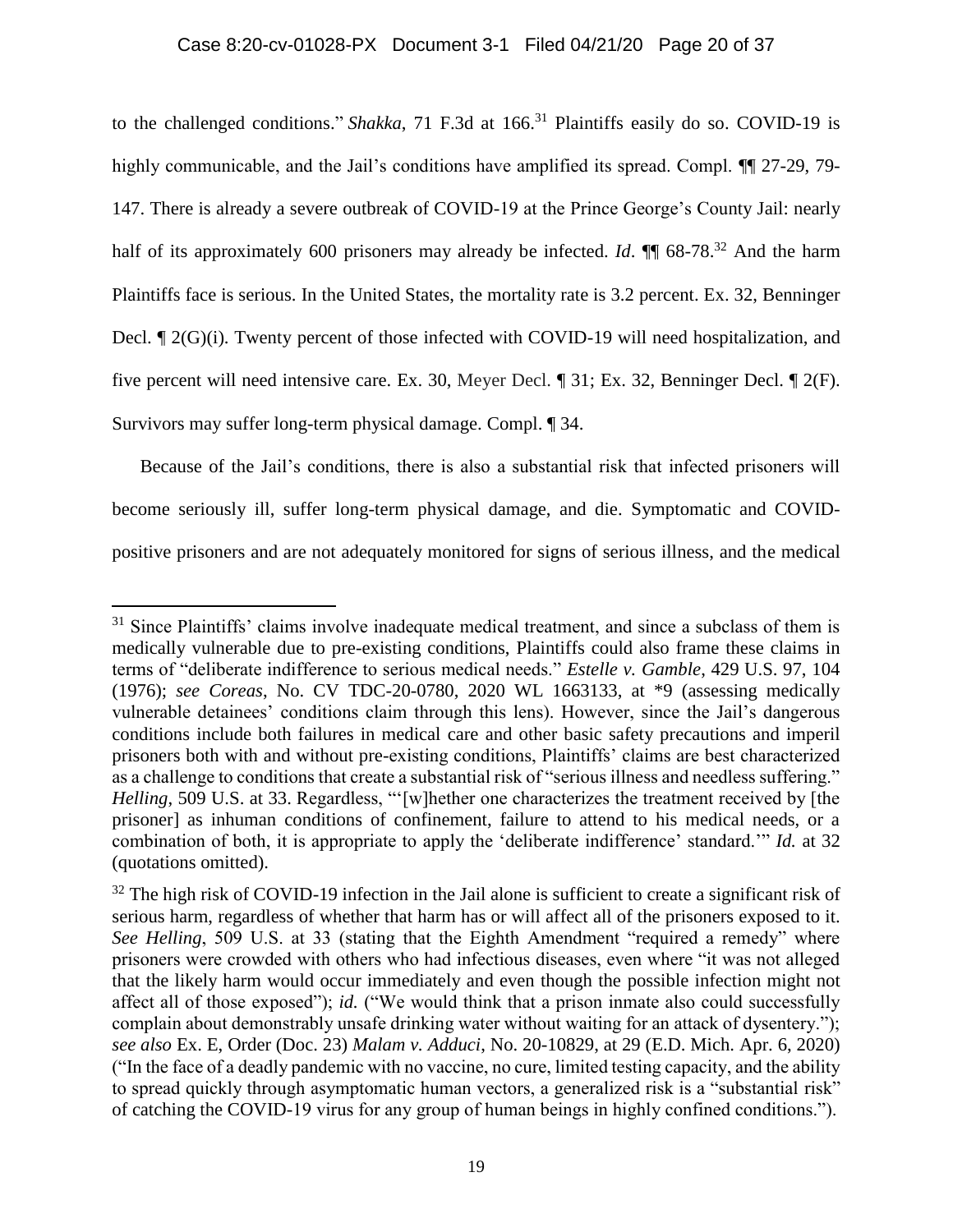# Case 8:20-cv-01028-PX Document 3-1 Filed 04/21/20 Page 21 of 37

attention they do receive is limited or misguided. *Id*. ¶¶ 105-18, 148-57, 167-82. Meanwhile, the Jail's many barriers to care "will result in ongoing transmission within housing units and high risk for complications of COVID-19 among those who are infected, including death." Ex. 30, Meyer Decl. ¶ 27(a); Compl. ¶¶ 149-66.

At baseline, prisoners with certain pre-existing conditions are in greater danger from COVID-19, "including a meaningfully higher risk of death." Ex. 30, Meyer Decl. ¶ 40.<sup>33</sup> The Jail's conditions have intensified these risks. Jail staff do not specially monitor these prisoners to protect them from infection, and when they show symptoms of COVID-19, they are regularly turned away from care. Compl. ¶¶ 154, 173; *see* ¶¶ 106-11, 126-27, 151-53, 157. The Jail is also failing to provide medical care for anything other than COVID-19, including long-term chronic conditions (like asthma). *Id.* ¶¶ 158-61. As a result medically vulnerable prisoners are at even greater risk of serious illness and death.<sup>34</sup>

Other conditions at the Jail further enhance the risk the virus poses to all prisoners. Medical isolation cells are unsanitary: there is feces and mucus on the walls. Thus, "[i]n addition to spread

<sup>33</sup> *See Coreas*, No. CV TDC-20-0780, 2020 WL 1663133, at \*11 ("For individuals in high risk categories such as Petitioners, the available data shows that the death rate for those with COVID-19 is between 15 percent and 20 percent.").

<sup>34</sup> *See* Ex. 30, Meyer Decl. ¶ 35 ("Failure to provide individuals adequate medical care for their chronic health conditions results in increased risk of COVID-19 infection and increased risk of infection-related morbidity and mortality if they do become infected."); Ex. 32, Benninger Decl. ¶ 3(C) ("During this pandemic, inmate reports . . . show that inmates with medical conditions that put them at increased risk of infection and disease, are not being cared for appropriately"); *see also Coreas*, No. CV TDC-20-0780, 2020 WL 1663133, at \*11 ("[T]he Court finds a major deficiency in the lack of any procedures to address the heightened risk to detainees with certain medical conditions. . . . For individuals in high risk categories such as Petitioners, the available data shows that the death rate for those with COVID-19 is between 15 percent and 20 percent. While adequate treatment for Coreas's condition would necessarily require separation from, or at least minimization of contact with, other detainees, Respondents have taken no general or specific steps to meet this medical need for distancing, whether by providing Coreas with his own cell and otherwise distancing him from other detainees.").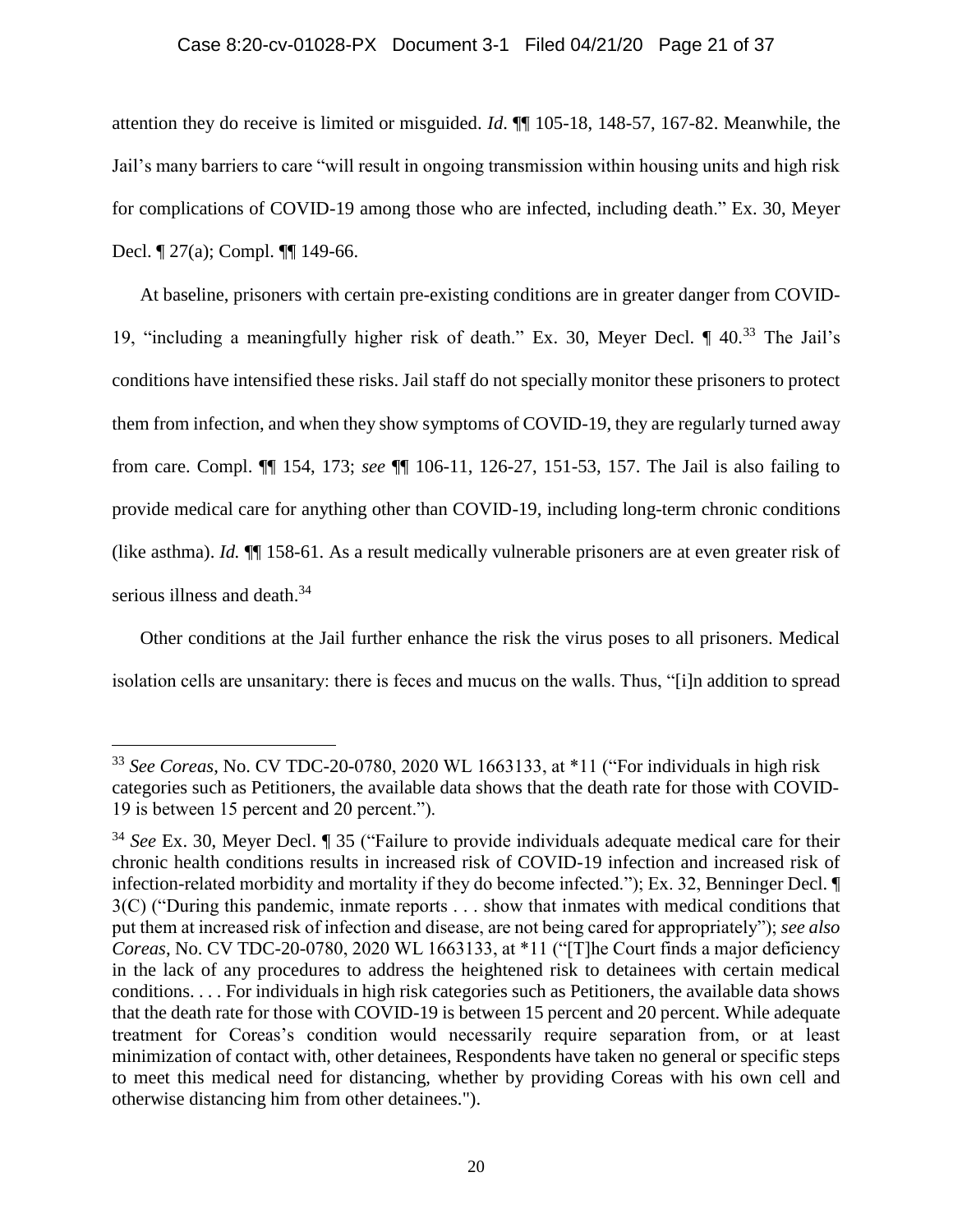# Case 8:20-cv-01028-PX Document 3-1 Filed 04/21/20 Page 22 of 37

of COVID-19, people in these medical isolation units are therefore at risk of exposure to other diseases, including HIV and Hepatitis C." Ex. 30, Meyer Decl. ¶ 33. Prisoners are locked down in poorly ventilated cells for 23 hours per day with symptomatic cellmates, "contribut[ing] to disease transmission." *Id*. ¶ 30. Prisoners both in lockdown and medical isolation are denied access to basic accommodations to mitigate psychological stress, and the Jail has halted mental health services entirely. This is already inflicting grave harm to prisoners' mental health<sup>35</sup> and may "depress prisoners' immune systems and render them even more vulnerable to COVID-19 virus, and less able to combat it if and when they contract it." Ex. 34, Haney Decl. ¶ 26.

These conditions satisfy the objective test. *See* Ex. B, Order (Doc. 12), *Cameron v. Bouchard*, No. 2:20-cv-10949-LVP-MJH, at 3 (E.D. Mich. Apr. 17, 2020) ("It cannot be disputed that COVID-19 poses a serious health risk to Plaintiffs and the putative class," which included all pretrial detainees at the Oakland County Jail).<sup>36</sup> Indeed, a court in this district has so found in much less extreme circumstances than these. In *Coreas v. Bounds*, No. TDC-20-0780, 2020 WL 1663133 (D. Md. Apr. 3, 2020), the court found that detainees at two different ICE facilities had shown a substantial risk of serious harm, even though there were no confirmed cases on COVID-19 at those facilities. *Id.* at \*9-10; *see also Jones v. Wolf*, No. 20-CV-361, 2020 WL 1643857, at \*9 (W.D.N.Y. Apr. 2, 2020) (finding that the risk of COVID-19 in an immigration detention facility satisfied the objective factor even through there were no reported cases there).  $37$ 

<sup>35</sup> *See, e.g.*, Compl. ¶ 14 (stating that Mr. Seth, who is on 23-hour lockdown and no access to mental health services, has bipolar disorder).

<sup>36</sup> *See also, e.g.*, Ex. C, Order (Doc. 40), *Valentine v. Collier*, No. 4:20-CV-1115, at 1 (Apr. 16, 2020) (finding that Named Plaintiffs representing a class of prisoners "face[d] a high risk of serious illness or death from exposure to COVID-19").

 $37$  In other factual contexts, courts have found that far more attenuated dangers than the immediate threats here could satisfy the objective test. *See, e.g.*, *Helling*, 509 U.S. at 35 (affirming circuit court's holding that second-hand smoke posed an unreasonable risk of serious harm to a prisoner's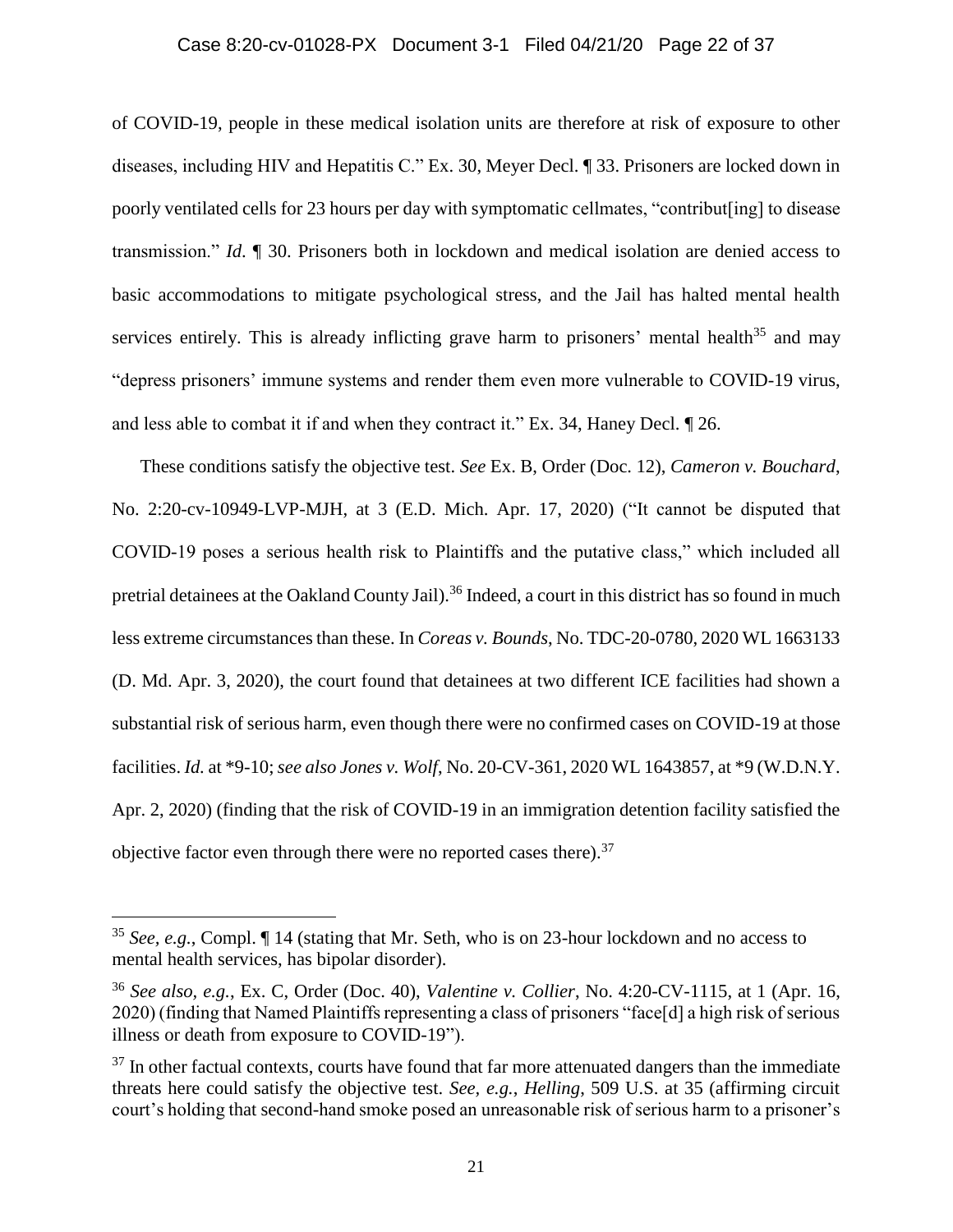Here, an outbreak is already in progress. And the Jail has intensified the risks of COVID-19 by (for example) suspending mental health care and exposing prisoners to extreme psychological distress through the use of punitive lockdowns and isolation conditions. *See* Ex. F, Order (Doc. 27), *Doe v. Barr*, 20-cv-2141-LB (Apr. 12, 2020), at 16 (finding that "petitioner's other diagnoses of chronic PTSD and depression compound his susceptibility" to a COVID-19 infection); *see id.*  at 6–7 (detailing evidence that mental illness can depress the immune response and lead to an increased risk of infections). Further, although Plaintiffs' claims address the risk of harm imposed by the sum total of the Jail's inadequate conditions, some of the Jail's conditions may independently create a substantial risk of serious harm. *See, e.g.*, *Porter v. Clarke*, 923 F.3d 348, 357 (4th Cir. 2019*), as amended* (May 6, 2019) (finding that conditions wherein prisoners spent "between 23 and 24 hours a day 'alone in a small . . . cell' with 'no access to congregate religious, education, or social programming'—pose[d] a 'substantial risk' of serious psychological and emotional harm.") (quotations omitted); *McBride v. Deer*, 240 F.3d 1287, 1292 (10th Cir. 2001) (finding deliberate indifference where a prisoner was forced to live in a feces-covered cell for three days).

To address the objective component, courts must also "assess whether society considers the risk that the prisoner complains of to be so grave that it violates contemporary standards of decency

future health); *Johnson v. Epps*, 479 Fed. App'x 583, 590-91 (5th Cir. 2012) (finding that prison policy under which prisoners use unsterilized barbering instruments, which could expose them to communicate diseases, posed an unreasonable risk of future harm), *Brown v. Bargery*, 207 F.3d 863, 865, 867-68 (6th Cir. 2000) (finding that improperly installed prison bunks that created a danger that inmates could slide off of them and onto the concrete floor, as well as protruding anchor bolts "which could potentially cause an injury," could constitute a risk to their future health under the objective prong); *DeGidio v. Pung*, 920 F.2d 525, 527, 529 (8th Cir. 1990) (affirming district court's conclusion that a "serious risk to the inmates' health existed where a prison had an inadequate response to a tuberculosis outbreak even though [o]nly a few infected individuals develop active tuberculosis" and the rest are asymptomatic).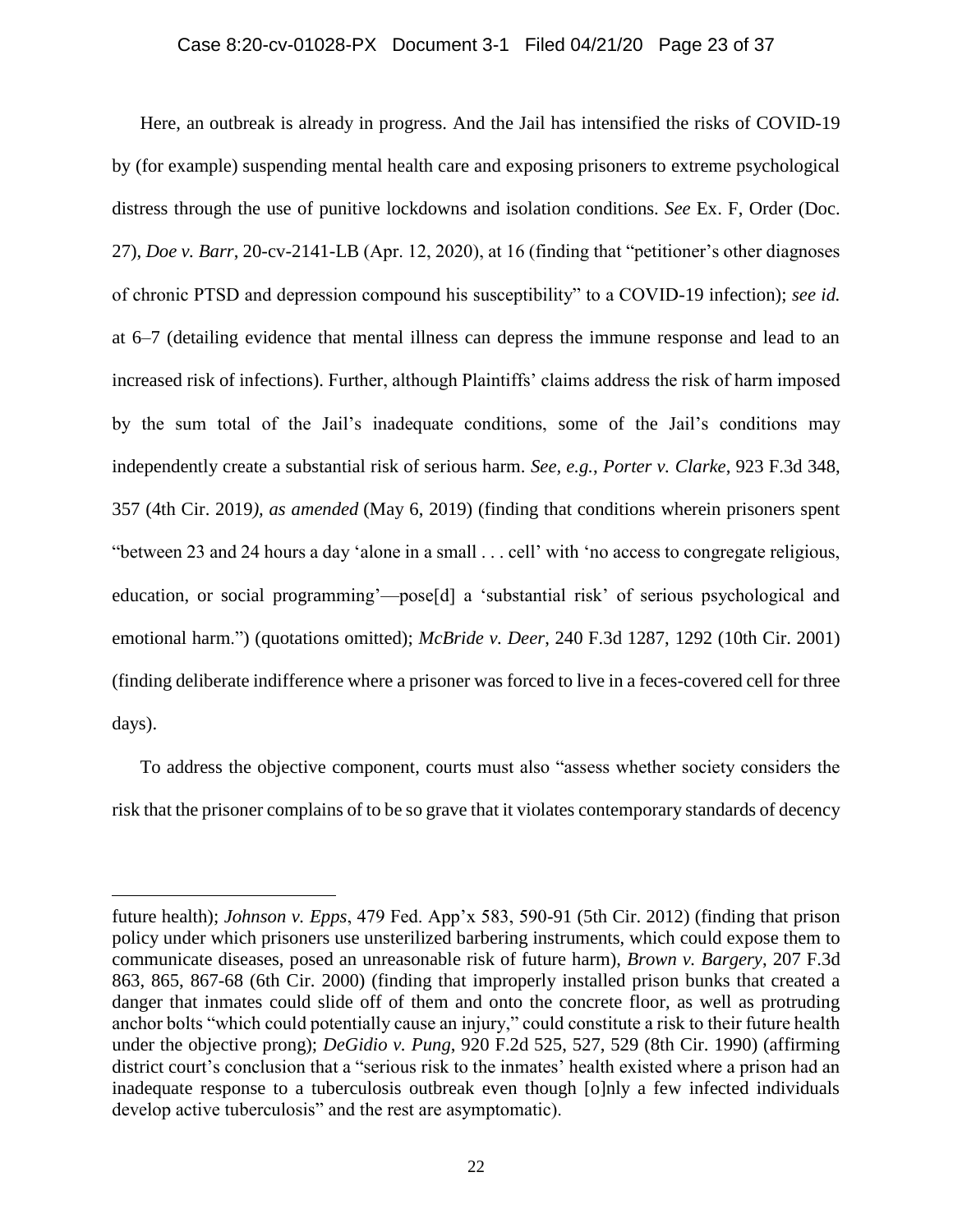to expose *anyone* unwillingly to such a risk." *Helling*, 509 U.S. at 36. Society has deemed the risk posed by COVID-19 intolerable: there have been unprecedented changes to American life to avoid it. Compl. ¶¶ 38-40.

# *2. Defendants Knew of and Disregarded the Excessive Risk to Prisoners' Health and Safety Posed by COVID-19, Particularly Absent Appropriate Precautions.*

To satisfy the subjective component of deliberate indifference, a plaintiff must show that prison officials "kn[ew] of and disregard[ed] an excessive risk to [the plaintiff's] health or safety." *Farmer v. Brennan,* 511 U.S. 825, 837 (1994). "[T]he test is whether the [prison officials] kn[ew] the plaintiff inmate faces a serious danger to his safety and they could avert the danger easily yet they fail to do so." *Brown v. N.C. Dep't of Corr.*, 612 F.3d 720, 723 (4th Cir. 2010) (quotations omitted).

Defendants knew the dangers imposed by COVID-19. When the Jail reported its first case of COVID-19 on March 30, 2020, Defendant McDonough publicly predicted that this number would grow, specifically citing the challenges of containing a virus in a jail. Compl. ¶¶ 69-70 (Defendant McDonough comparing jails to "cruise ships without the views or the amenities," observing that "[a] jail is a pretty transitory place" where "[p]eople are close together" and "breathing the same air," and that she "expect[ed]" more cases of COVID-19 in the Jail); *see Makdessi v. Fields*, 789 F.3d 126, 141 (4th Cir. 2015) (stating that when a particular danger has been "expressly noted by prison officials," this can prove that official's actual knowledge under the subjective test).<sup>38</sup>

<sup>&</sup>lt;sup>38</sup> The Prince George's County Department of Corrections has also tweeted about COVID-19, often noting the very facts that make the Jail's conditions so dangerous. *See, e.g.*, Prince George's County Department of Corrections (@PGCorrections), Twitter (Apr. 8, 2020, 12:32 PM), https://twitter.com/PGCorrections/status/1247925269765197830 ("Having a chronic disease like diabetes can put you at higher risk for severe illness from viruses. See our attached fact sheet about caring for yourself, managing your diabetes, and COVID-19."); *Id.* (Apr. 6, 2020, 10:04 AM), https://twitter.com/PGCorrections/status/1247163379954974720 (posting pictures of a "social distancing farewell lunch" at which corrections officers are clearly less than six feet apart); *Id.*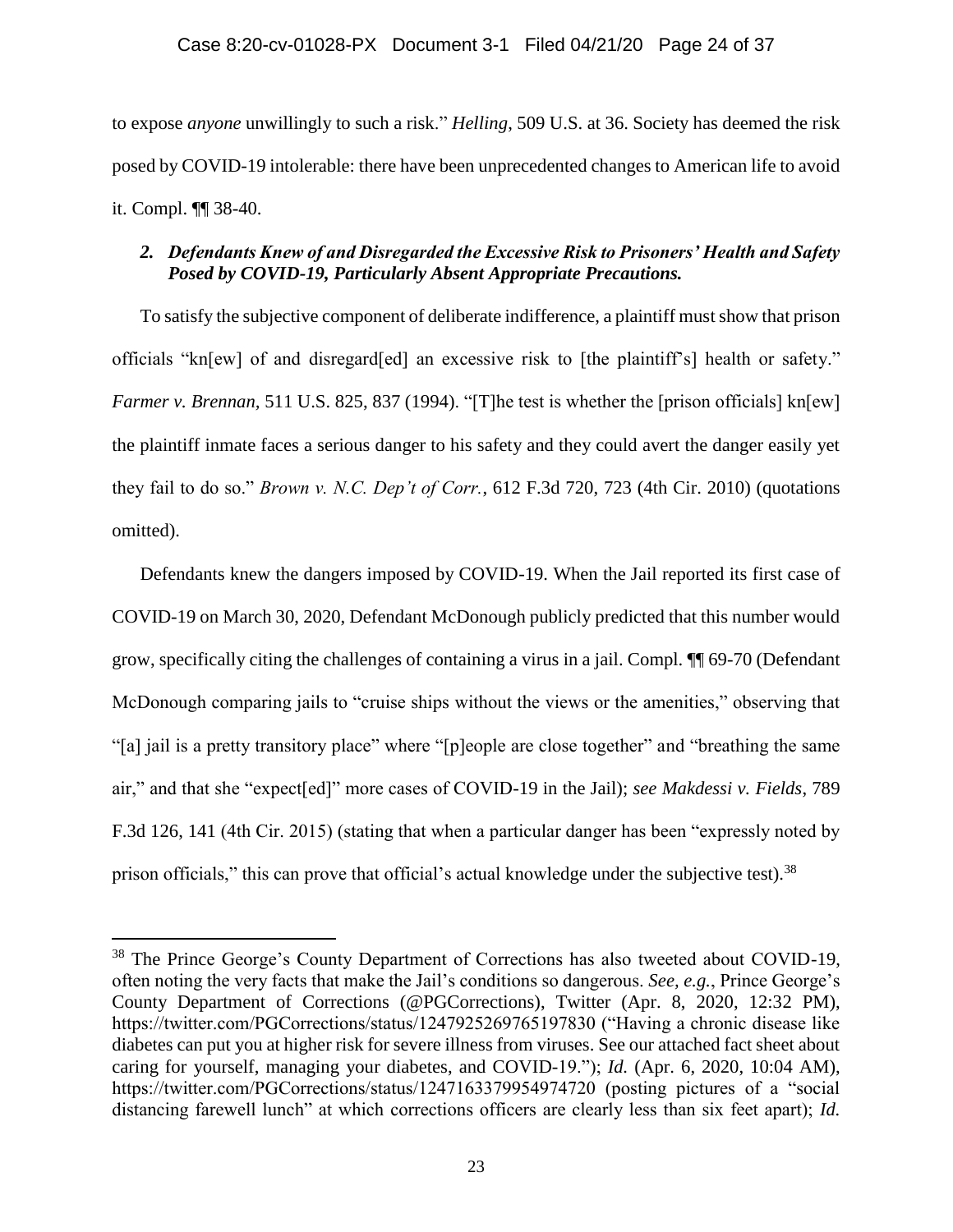### Case 8:20-cv-01028-PX Document 3-1 Filed 04/21/20 Page 25 of 37

Aside from this, the risks imposed by Defendants' failures are obvious (especially during an active outbreak). It is not challenging to predict the grim results of denying prisoners soap, neglecting to sanitize common surfaces, locking medically vulnerable prisoners in cells with symptomatic cellmates for 23-hours per day, and failing to monitor and treat symptomatic prisoners during a pandemic. *See Porter*, 923 F.3d at 348, 361 ("[A]n obvious risk of harm justifies an inference that a prison official subjectively disregarded a substantial risk of serious harm to the inmate.") (quotations omitted); *Makdessi*, 789 F.3d at 136 (stating that subjective test can be satisfied where the risk of harm "was so obvious that it had to have been known"). Moreover, the CDC's Guidance for correctional and detention facilities, issued on March 23, 2020, explicitly warns of the specific dangers COVID-19 imposes in these institutions. Ex. 36, CDC Guidance at 2 (describing "unique challenges for control of COVID-19 transmission among incarcerated/detained persons, staff, and visitors," and advising that "[c]onsistent application of specific preparation, prevention, and management measures can help reduce the risk of transmission and severe disease from COVID-19").<sup>39</sup>

Defendants disregarded this risk. They failed to implement the CDC Guidance on almost every score. <sup>40</sup> *See* Ex. B, *Cameron*, No. 2:20-cv-10949-LVP-MJH, at 3 (finding that Plaintiffs and putative class of prisoners at a jail were likely to succeed on their Eighth and Fourteenth

<sup>(</sup>Apr. 6, 2020, 9:05 AM), https://twitter.com/PGCorrections/status/1247148491631140867 (warning that "the coronavirus can cause stress, fear, and anxiety," and posting a flyer with "things you can do to help," including "exercise," "talk[ing] with people you trust about how you are feeling," and "call[ing] loved ones just to say hi").

 $39$  The CDC Guidance also warns that "[i]ncarcerated/detained persons and staff may have medical conditions that increase their risk of disease from COVID-19," and provides a link to a list of those conditions. Ex. 36, CDC at 2.

 $40$  The CDC Guidance warned about the likely effects of certain ill-advised policies the Jail has adopted. *See* Ex. 36, CDC at 2 ("Incarcerated persons may hesitate to report symptoms of COVID-19 or seek medical care due to co-pay requirements and fear of isolation").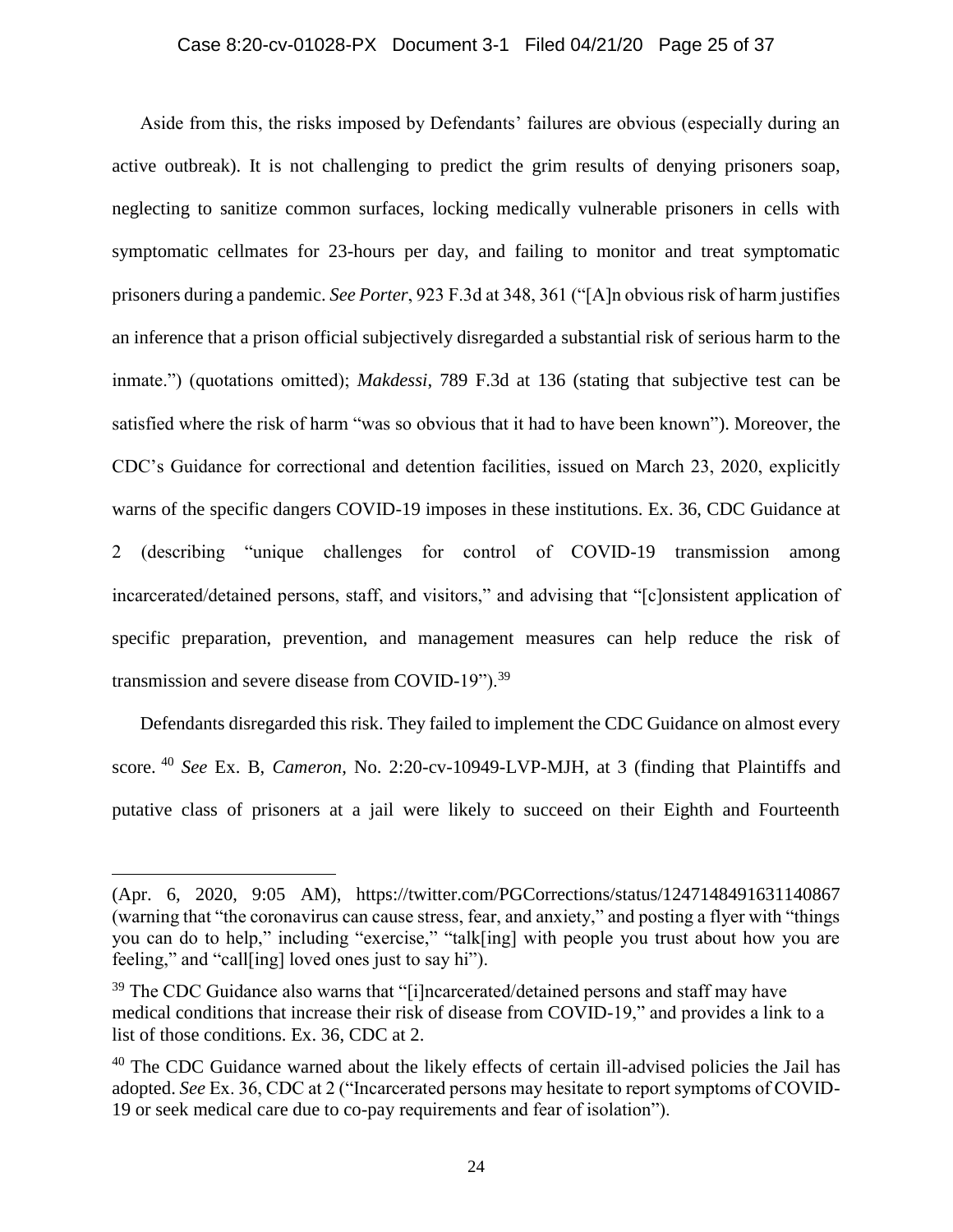Amendment claims where the jail "ha[d] not imposed even the most basic safety measures recommended by heath experts, the Centers for Disease Control and Prevention, and Michigan's Governor to reduce the spread of COVID-19 in detention facilities"). The predictable result of the Jail's conditions is the proliferation of an outbreak in a facility that is also failing to meet infected prisoners' medical needs. Under these circumstances, Plaintiffs have satisfied the subjective factor and shown deliberate indifference.

### **B. Plaintiffs Will Suffer Irreparable Harm Absent Immediate Relief**

Without this Court's relief, Plaintiffs will suffer irreparable harm for two reasons. First, "the denial of a constitutional right . . . constitutes irreparable harm." *Ross v. Meese*, 818 F.2d 1132, 1135 (4th Cir. 1987). Second, the Jail's conditions subject Plaintiffs to an increased risk that they will contract COVID-19 and that they will suffer serious illness, physical damage, and death if they do. This, of course, is irreparable harm as well. $^{41}$ 

### **C. The Balance of Equities and the Public Interest Favor the Requested Relief**

The balance of equities favors Plaintiffs. Plaintiffs face infection and sickness in a Jail that cannot protect them; they seek this injunction to avoid serious illness, long-term physical damage, and death. The Jail need only comply with basic public health measures. The relief that Plaintiffs seek is also in the public interest. The Jail is not an isolated environment. Uncontrolled infection within the Jail risks the health and safety of every person connected directly or indirectly to the many correctional officers, healthcare workers and others who enter and leave the Jail environment

<sup>41</sup> *See, e.g.*, Ex. B, *Cameron*, No. 2:20-cv-10949-LVP-MJH, at 3 (finding that prisoners at a jail would suffer irreparable harm absent an injunction because "they face a heightened risk of contracting this life-threatening virus simply as incarcerated individuals and even more so without the imposition of these cautionary measures"); *see also Coreas*, No. CV TDC-20-0780, 2020 WL 1663133, at \*13 (finding that, if there were any COVID-19 cases in the immigration facilities at issue, it would find that petitioners faced "a significant risk of death or serious illness," and that this constitutes irreparable harm).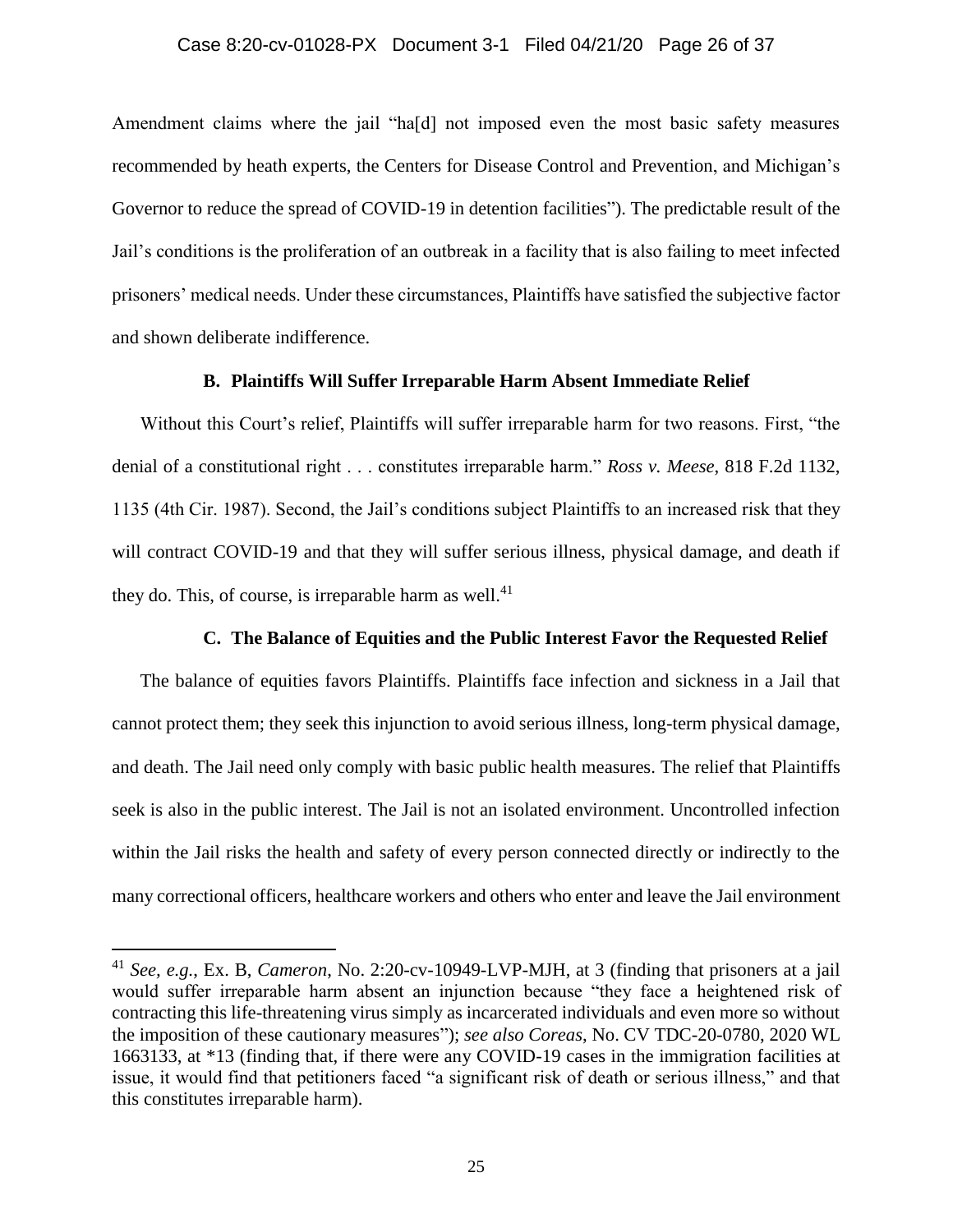every day. *See* Ex. 30, Meyer Decl. ¶ 15 ("Prison health is public health."); Ex. 32, Benninger Decl. ¶ 3(L) ("[B]y supporting inmate health, we are supporting public health."). Therefore, any remedy that will protect the Plaintiffs benefits the wider community.<sup>42</sup>

# **II. A Temporary Restraining Order Should Issue to Enjoin the Jail's Unlawful Detention Policy.**

When the basis for a person's detention has ended, she is entitled to release. Therefore, Plaintiffs ask this Court to enjoin the Prince George's County Jail from detaining COVID-positive prisoners who are legally entitled to release. Compl. ¶¶ 183-87. Plaintiffs satisfy all four factors necessary for the grant of a temporary restraining order. *See Winter*, 555 U.S. at 20.

Plaintiffs are likely to succeed on the merits. Pretrial detainees have a liberty interest in paying bail and being released after paying bail.<sup>43</sup> And post-trial detainees "clearly [have] a Fourteenth Amendment right to be released from service of a sentence upon expiration of its unequivocal term." *See Perkins v. Peyton*, 369 F.2d 590, 592 (4th Cir. 1966); *see also Foucha v. Louisiana*, 504 U.S. 71, 80 (1992) ("Freedom from bodily restraint has always been at the core of the liberty protected by the Due Process Clause."). Thus, the government infringes on an individual's due process rights when it continues to detain a person after the legal basis for detention has ended.

<sup>42</sup> *See Ortuno v. Jennings,* 2020 U.S. Dist. LEXIS 62030, 14 (N.D. Ca. April 8, 2020); ("The public interest in promoting public health is served by efforts to contain further spread of COVID-19, particularly in detention centers, which typically are staffed by numerous individuals who reside in nearby communities."); *Castillo v. Barr*, No. CV2000605TJHAFMX, 2020 WL 1502864, at \*6 (C.D. Cal. Mar. 27, 2020) ("[T]he emergency injunctive relief sought, here, is absolutely in the public's best interest. The public has a critical interest in preventing the further spread of the coronavirus. An outbreak at Adelanto would, further, endanger all of us.").

<sup>43</sup> *See Steele v. Cicchi*, 855 F.3d 494, 502 (3d Cir. 2017) (identifying a "constitutionally protected liberty interest in exercising [a] bail option, once bail had been set") (quotations omitted)); *Lynch v. City of New York*, 335 F. Supp. 3d 645, 654 (S.D.N.Y. 2018) ("Plaintiffs have identified a liberty interest in paying bail once it is fixed and in being released once bail is paid.").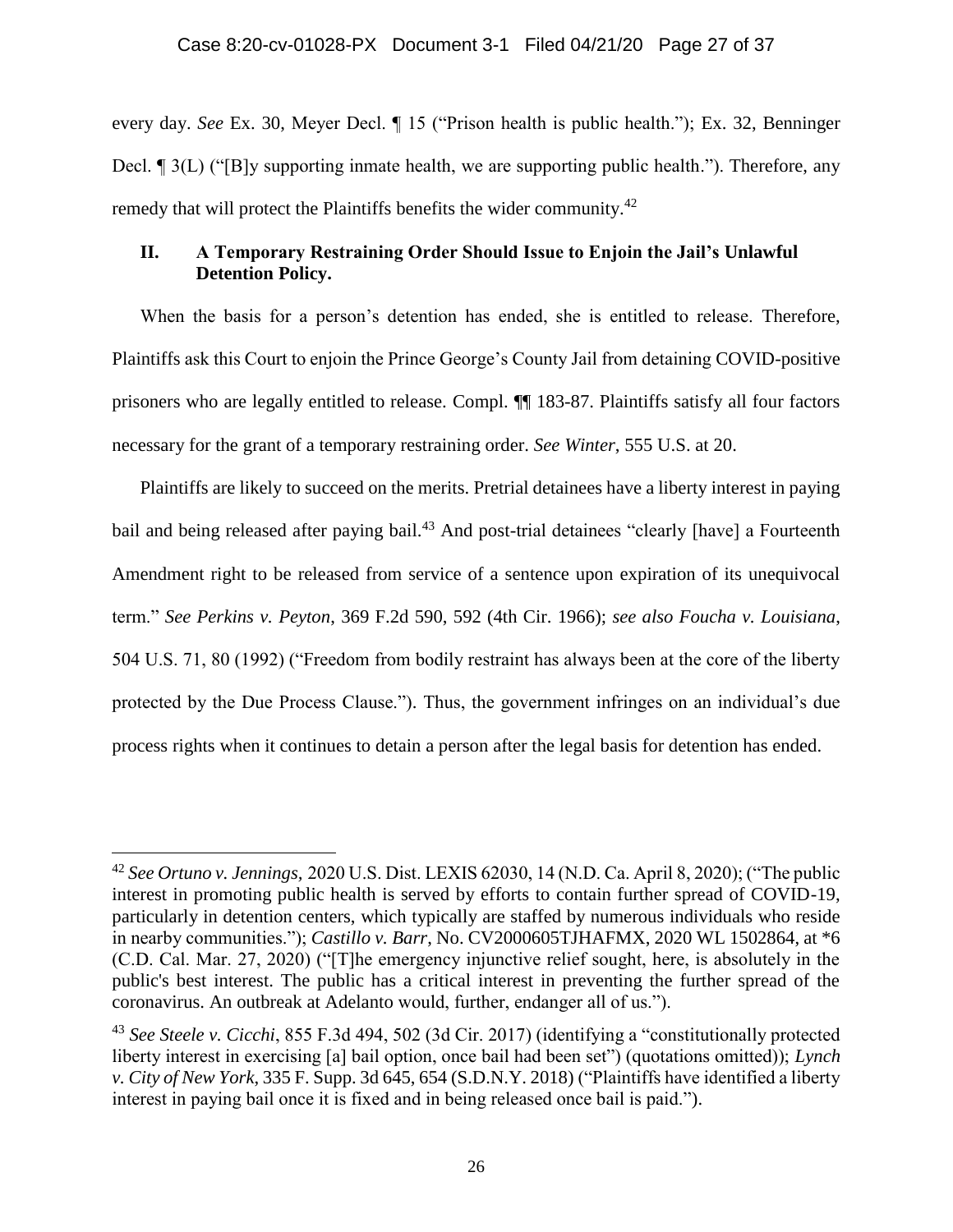# Case 8:20-cv-01028-PX Document 3-1 Filed 04/21/20 Page 28 of 37

Courts have analyzed overdetention claims in terms of substantive due process. *See, e.g.*, *Lynch v. City of New York*, 335 F. Supp. 3d 645, 653 (S.D.N.Y. 2018). <sup>44</sup> An infringement of an individual's substantive due process rights violates the Fourteenth Amendment when it is "so egregious, so outrageous, that it may fairly be said to shock the contemporary conscience." *Hawkins v. Freeman*, 195 F.3d 732, 738 (4th Cir. 1999) (quoting *Cty. of Sacramento v. Lewis*, 523 U.S. 833, 847 n.8, (1998)). In a "custodial situation," "deliberate indifference" can satisfy this standard. *Cty. of Sacramento*, 523 U.S. at 851, 852. Deliberate indifference requires showing that "defendants actually knew of and disregarded a substantial risk of serious injury to the detainee." *Young v. City of Mount Ranier*, 238 F.3d 567, 576 (4th Cir. 2001).

Here, Defendants are responsible for effectuating prisoners' release. They are surely aware that detainees who post bail are entitled to release, and that a convicted prisoner is entitled to release when her sentence expires. Subjecting prisoners to as many as 14 additional days in jail because they are COVID-positive constitutes deliberate indifference. *See Hawkins*, 195 F.3d at 738; *White by White v. Chambliss*, 112 F.3d 731, 737 (4th Cir. 1997) (stating that when an official "[chooses] to ignore the danger" of constitutional violations, this amounts to deliberate indifference).

The remaining three factors for a temporary restraining order are also met. Constitutional violations constitute irreparable harm, as do deprivations of liberty. *See Ross*, 818 F.2d at 1135; *Jarpa v. Mumford*, 211 F. Supp. 3d 706, 711 (D. Md. 2016) ("[B]ecause the harm is loss of liberty,

<sup>44</sup> Some courts assess pretrial detainees' claims under the Fourth Amendment and post-conviction detainees' claims under the Eight Amendment. *See, e.g.*, *Morales v. Chadbourne*, 793 F.3d 208, 217 (1st Cir. 2015) (conducting Fourth Amendment analysis on claim from a plaintiff "kept in custody for a new purpose after she was entitled to release"); *Haygood v. Younger*, 769 F.2d 1350, 1354 (9th Cir. 1985) (applying Eighth Amendment analysis to an overdetention claim). The Fourth Circuit has not explicitly prescribed a constitutional framework for overdetention claims. However, *Perkins* suggests that in this circuit, the Fourteenth Amendment applies. *See Perkins*, 369 F.2d at 592. Regardless, Plaintiffs would also prevail under the Fourth and Eighth Amendment analysis.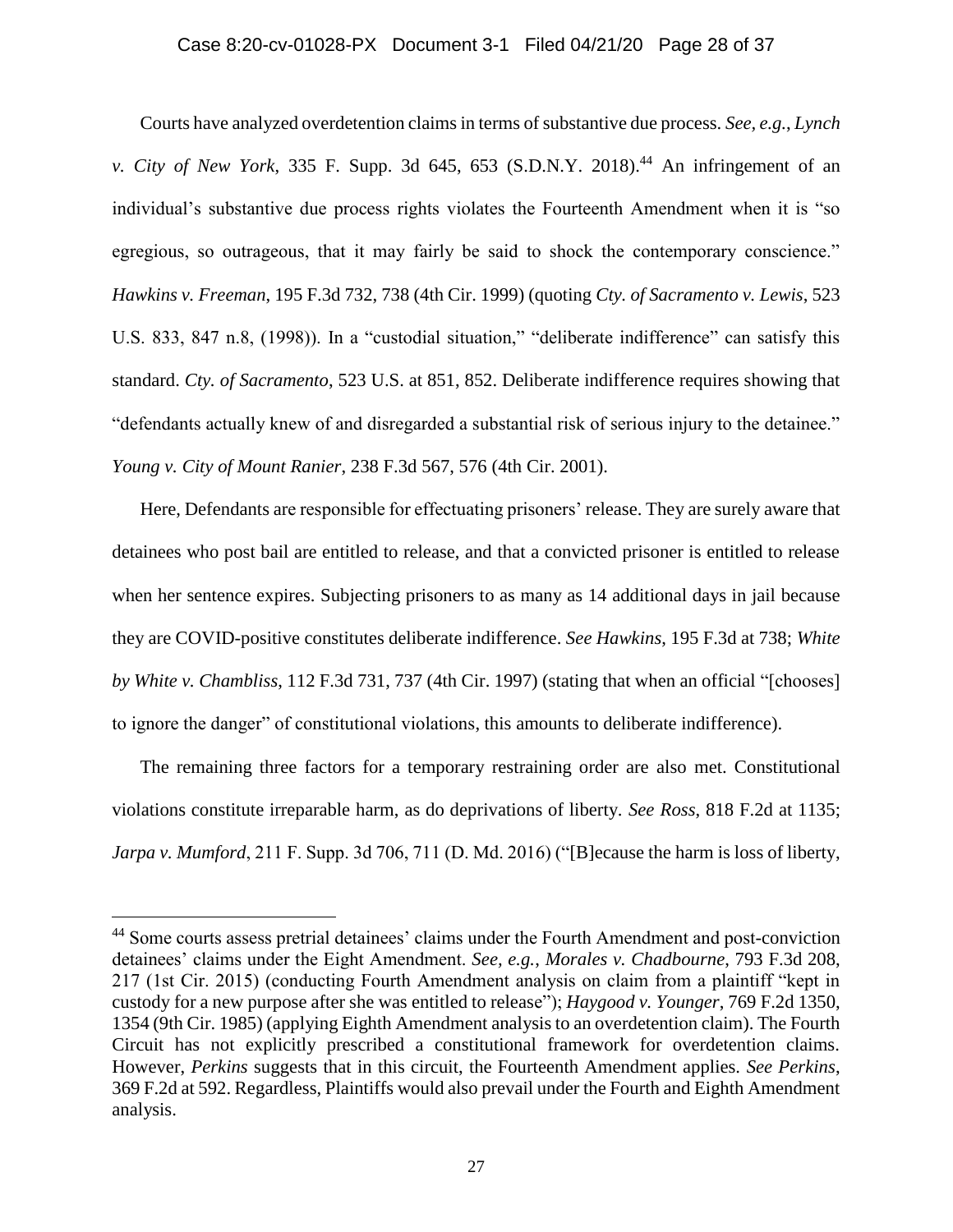# Case 8:20-cv-01028-PX Document 3-1 Filed 04/21/20 Page 29 of 37

it is quintessentially the kind of harm that cannot be undone or totally remedied through monetary relief"). The balance of equities favor relief; the Jail has many options for resolving the risks of releasing COVID-positive prisoners. Indeed, hospitals "release" such individuals every day. But Plaintiffs risk being detained while sick with COVID-19 in a facility that is dangerously illequipped to treat them. Finally, the requested relief is in the public interest, as it requires Defendants to comply with basic liberty protections.

If the Jail is concerned about the release of COVID-positive prisoners into the community, the CDC Guidance recommends that it "contact public health to arrange for safe transport and continuation of necessary medical care and medical isolation as part of release planning." CDC Guidance at 17. For infectious prisoners, this transition may be challenging, and the Jail should develop an appropriate solution. Illegal detention in squalid conditions is not that solution. This Court should grant relief.

# **III. This Court Should Order Release of the Medically Vulnerable Subclass of Pretrial Detainees Under 28 U.S.C. § 2241**

The Jail is in the midst of an uncontrolled outbreak of COVID-19. <sup>45</sup> The members of the Medically Vulnerable Subclass—all of whom are pretrial detainees not convicted of any crime each have medical conditions that worsen the effects of COVID-19.<sup>46</sup> For them, exposure to COVID-19 brings a meaningfully higher risk of permanent organ damage and death. <sup>47</sup> The Jail

 $45$  Ex. 30, Meyer Decl.  $\sqrt{26}$  ("Ilt is my professional judgment that this facility is dangerously under-equipped and ill-prepared to prevent and manage the spread of COVID-19, which is already spreading throughout the jail.").

<sup>46</sup> *See* U.S. Centers for Diseases Control, "People Who Are At High Risk [for severe illness from COVID-19]," https://www.cdc.gov/coronavirus/2019-ncov/need-extra-precautions/people-athigher-risk.html (last reviewed Apr. 15, 2020).

 $^{47}$  Ex. 30, Meyer Decl.  $\P$  40 ("[I]ndividuals with preexisting conditions (e.g., heart disease, chronic lung disease, chronic liver disease, suppressed immune system, diabetes, mental health conditions) or older age. . . are in even greater danger in [correctional/detention] facilities,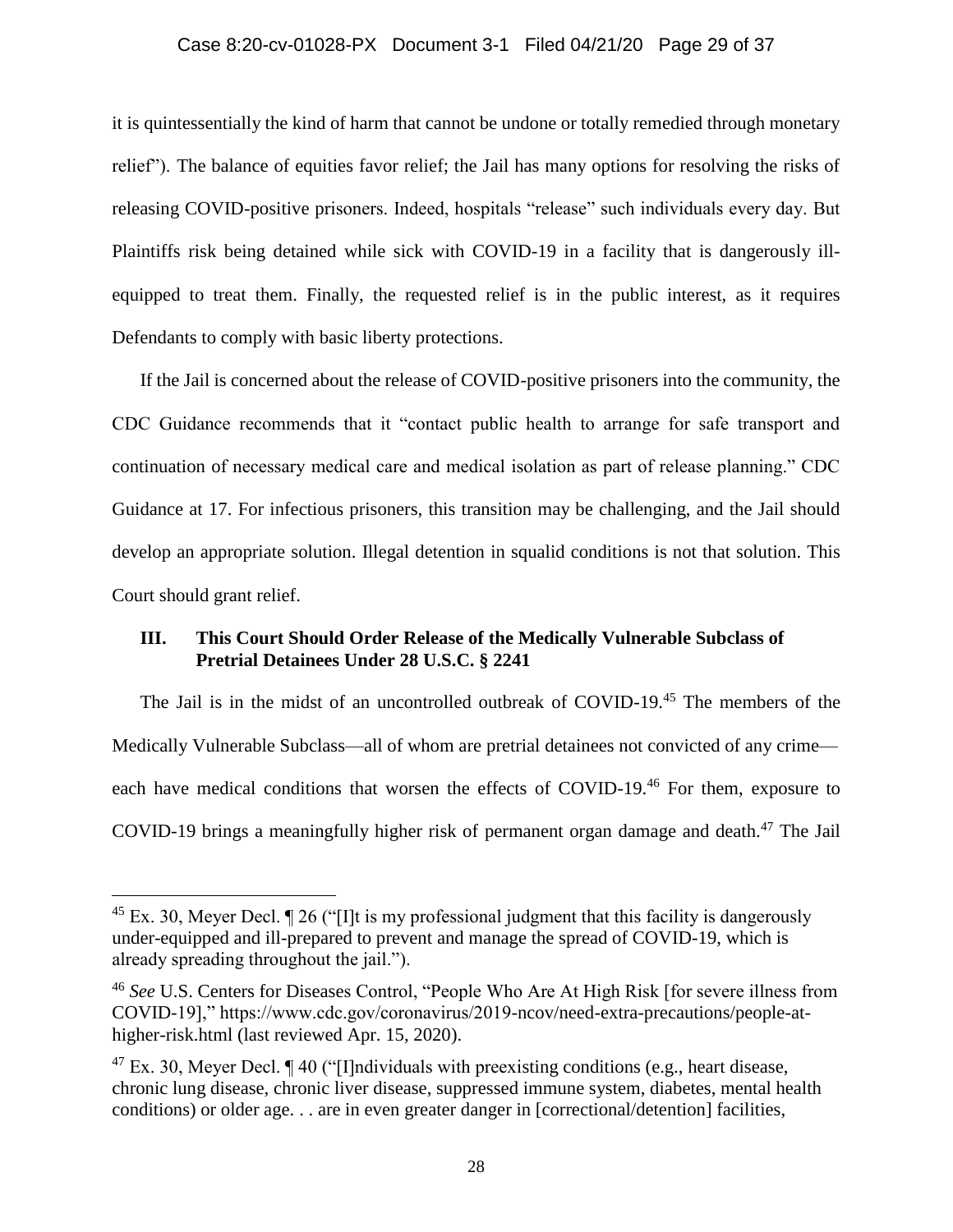has no plan to protect these prisoners. Compl.  $\P$  154, 173, 174. Like all prisoners at the Jail, they are locked down with symptomatic cellmates, denied medical care (even COVID-19 symptoms), and, once infected, isolated in unsanitary conditions where they are almost never monitored. *See, e.g.*, *id*. ¶¶ 106-11, 126-27, 151-53, 157. These conditions are dangerous for everyone; for medically vulnerable prisoners, even more so.<sup>48</sup>

COVID-19 can escalate rapidly,<sup>49</sup> and many vulnerable prisoners are already sick. For example, six of the Named Plaintiffs have pre-existing conditions that make them especially vulnerable to severe illness and death if they are infected with COVID-19. Five of them have symptoms of COVID-19. *Id*. ¶¶ 14, 15, 17, 18, 19, 21.

Defendants cannot remedy the Jail's many failures in time to protect these prisoners' lives. Therefore, their continued detention is unconstitutional, and this Court should release them

including a meaningfully higher risk of death."); *see Coreas*, No. CV TDC-20-0780, 2020 WL 1663133, at \*11 ("For individuals in high risk categories such as Petitioners, the available data shows that the death rate for those with COVID-19 is between 15 percent and 20 percent."). <sup>48</sup> Ex. 30, Meyer Decl.  $\parallel$  27(a) (stating that the Jail's delays in medical care "will result in . . . a high risk for complications of COVID-19 among those who are infected, including death"); *id.* ¶ 31 (finding that "not even th[e] minimal amount of [medical] care" is being provided to prisoners who are sick with COVID-19); *Id.*  $\parallel$  32 (stating that, given the disease's rapidly progression, "people in medical isolation [for COVID-19] need to be diligently monitored for clinical worsening," but prisoners' accounts demonstrate "a lack of medical attention that is highly concerning and suggests that medical staff do not have the necessary staffing, training, or resources to identify when people require hospitalization"); *id.* (observing that the Jail's nurses appear to "ignor[e] . . . medical issues . . . that may be signs of complicated COVID-19 disease); *id.* ¶ 35 (stating that the Jail's "[f]ailure to provide individuals adequate medical care for their underlying chronic health conditions results in increased risk of COVID-19 infection and increased risk of infection-related morbidity and mortality."); Ex. 32, Benninger Decl. ¶ 9 ("[I]nmates with medical conditions that put them at increased risk of infection and disease, are not being cared for appropriately.").

 $^{49}$  Ex. 30, Meyer Decl.  $\sqrt{ }$  32 ("Progression of respiratory symptoms in COVID-19 can be extremely rapid."); *see* Ex. 34, Benninger Decl. ¶ 3 ("In my clincal experience, persons infected with COVID-19 have the ability to rapidly decompensate from a respiratory standpoint once showing symptoms, sometimes requiring mechanical ventilation at an emergent pace.").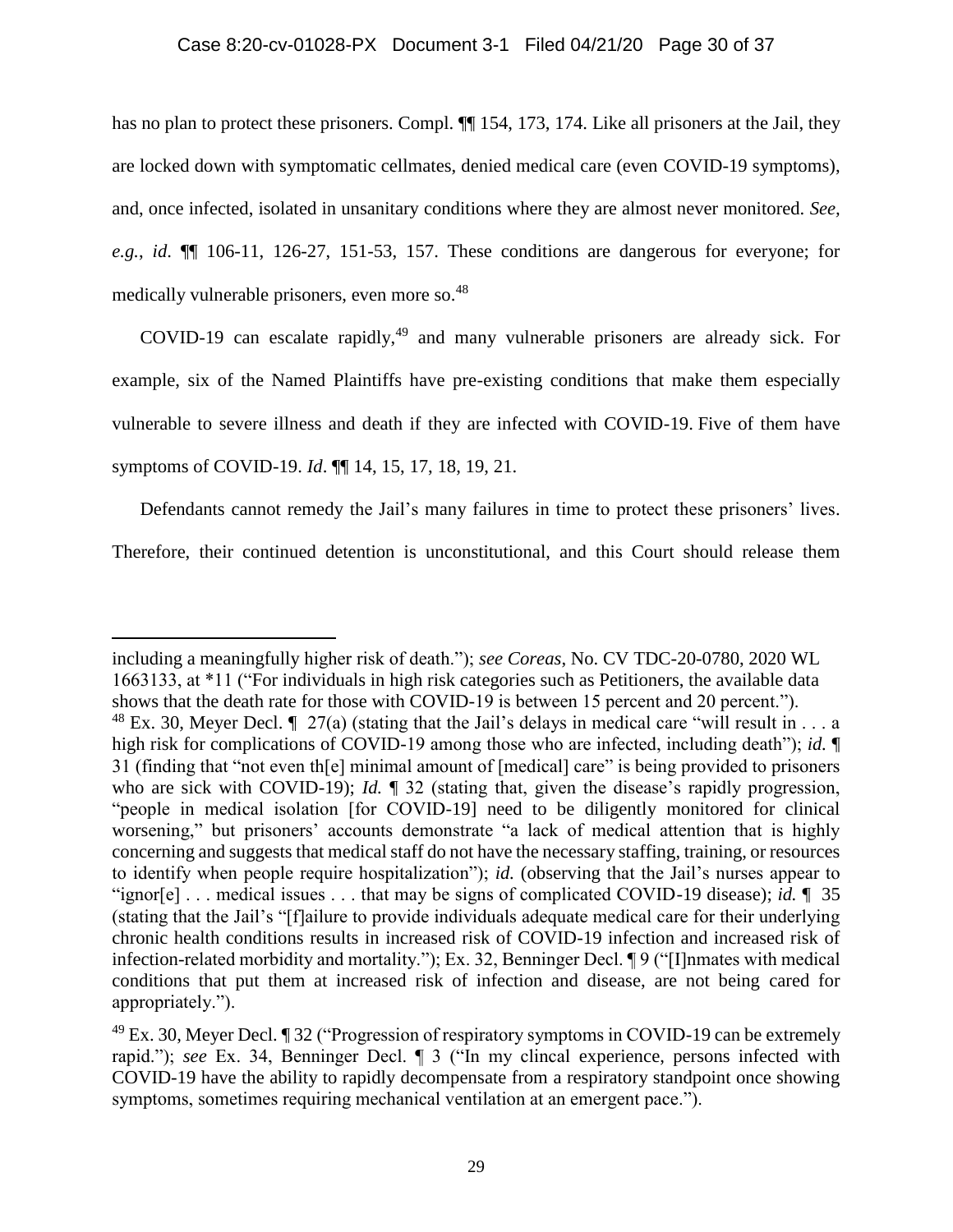pursuant to a writ of habeas corpus under 28 U.S.C. § 2241.<sup>50</sup> In recent weeks, multiple federal courts have done this where there was no other way to protect imprisoned people's rights (and lives) from COVID-19. 51

If this Court is not inclined to release the Medically Vulnerable Subclass as a whole, it can, as other federal courts have, order Defendants to produce a list of the members of that subclass and any other information this Court requires to make appropriate determinations as to them. *See, e.g.*, Ex. B, *Cameron v. Bouchard*, No. 2:20-cv-10949-LVP-MJH, at 7 (E.D. Mich. Apr. 17, 2020) (ordering Defendants to "[p]romptly provide Plaintiffs and the Court with a list of all individually who are in the Medically Vulnerable Subclass . . . which includes their location, charge and bond status," and "a list of any individuals in the Medically Vulnerable Subclass who Defendants object to releasing and the basis for that objection"); Ex. D, *Swain v. Junior*, No. 1:20-cv-21457-KMW,

<sup>&</sup>lt;sup>50</sup> Because the Medically Vulnerably Subclass members are pretrial detainees, they may bring this action under § 2241*. In re Wright,* 826 F.3d 774, 782 (4th Cir. 2016) (explaining that prisoners in . . . pre-conviction custody . . . or other forms of custody that are possible without a conviction are able to take advantage of § 2241 relief) (quotations omitted).

<sup>51</sup> *See, e.g.*, Ex. E, Order (Doc. 23), *Malam v. Adducci*, 20-10829, at 39-40 (releasing immigration detainee under § 2241 because, given the "risk and severity of irreparable harm to the Petitioner and the weight of public health evidence," release was "the only reasonable option"); *Thakker v. Doll*, No. 1:20-CV-480, 2020 WL 1671563, at \*5-6, 9 (M.D. Pa. Mar. 31, 2020) (finding that conditions of confinement at an immigrant detention facilities created serious risks for medically vulnerable detainees where, as here, there were unsanitary conditions, prisoners were forced to buy their own soap and share cleaning supplies, the facilities did not provide information on COVID-19 prevention, and detainees shared cells with other inmates who showed symptoms of COVID-19); *Basank v. Decker*, 20 Civ. 2518 (AT), 2020 WL 1481503, at \*4-6 (S.D.N.Y. Mar. 26, 2020) (ordering release of ten immigration detainees with underlying medical conditions including diabetes, heart disease, obesity, and asthma because it could not ensure social distancing and had not taken specific steps to protect medically vulnerable detainees, although, in contrast to this case, the ICE detention facility was providing soap and hand sanitizer and substantially increased cleaning); *see also Coreas*, No. CV TDC-20-0780, 2020 WL 1663133, at \*12-13 (stating that the court would release the medically vulnerable immigration detainees under § 2241 if there were any cases of COVID-19 at the facilities that held them and ordering the facilities to certify that they have obtained and will administer tests for COVID-19 for all symptomatic detainees).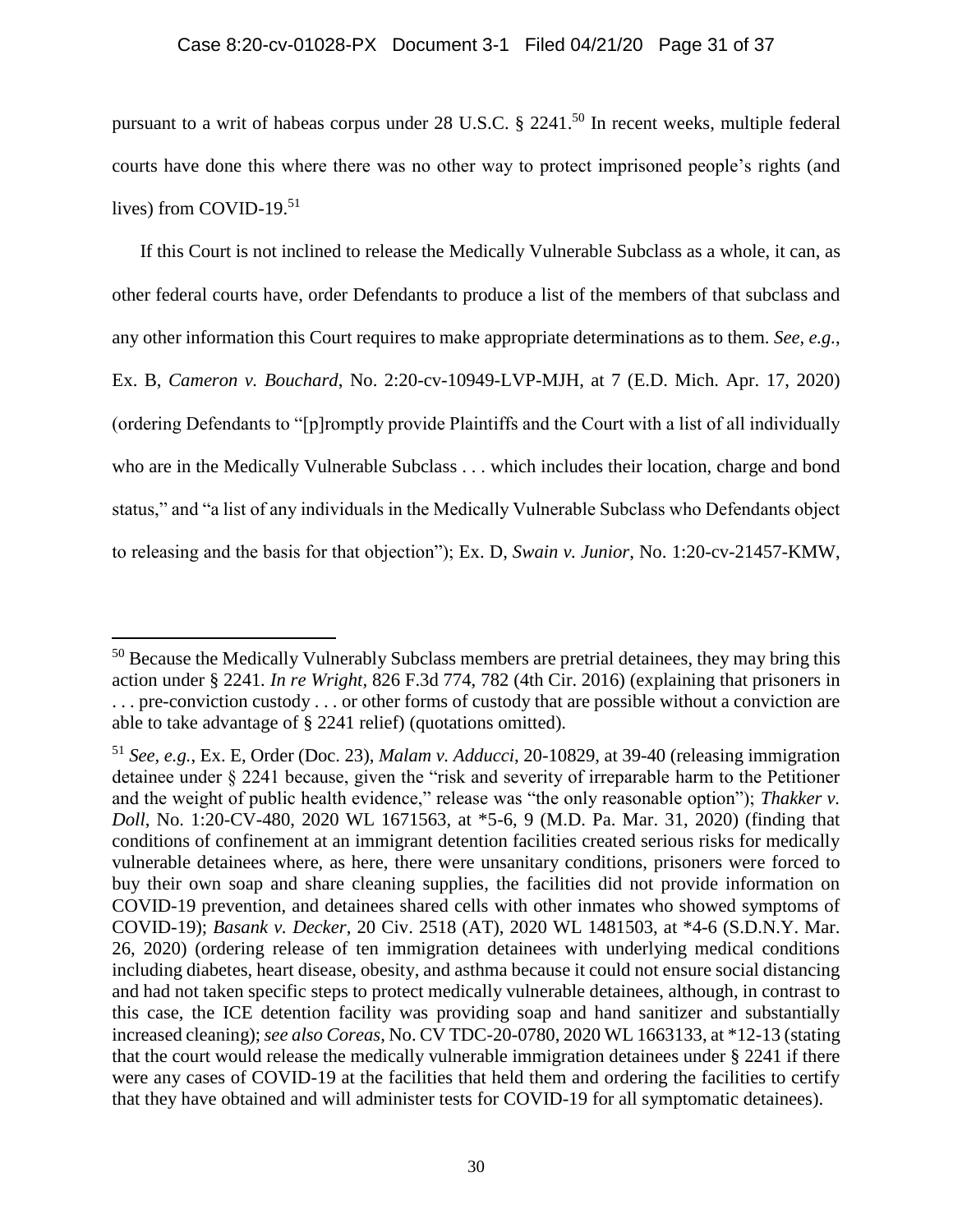at 2-5 (S.D. Fla. Apr. 7, 2020) (ordering Defendants to file, within two days, a list of Medically Vulnerable Subclass Members under seal and to also "file a notice describing the measures being employed to protect these individuals from the risk of COVID-19.").<sup>52</sup>

# **IV. Additional Interim Remedies Are Available to This Court.**

Courts of equity operate with flexibility, especially in emergencies of great consequence. "The horizon of risk for COVID-19 in this facility is a matter of days, not weeks." Ex. 30, Meyer Decl. ¶ 41. Therefore, this Court may need to pursue interim remedies to protect prisoners from serious harm while it considers their constitutional claims. First, this Court can transfer prisoners to home detention or another appropriate facility if necessary to protect their rights under the Eighth and Fourteenth Amendments. Second, this Court can release members of the Medically Vulnerable Subclass on non-monetary bond while it considers their habeas petition under § 2241.

# **A. This Court Has and Should Exercise the Authority to Transfer Prisoners to Home Detention or Another Appropriate Facility to Remedy the Constitutional Violations or Protect Prisoners From Additional Constitutional and Physical Harms.**

Plaintiffs ask this Court to order Defendants to remedy the conditions at the Prince George's County Jail so that they do not impose a substantial risk of serious harm on the people imprisoned there. However, as the CDC and other experts recognize, it may be impossible to carry out some of these measures and to protect certain vulnerable prisoners without transferring at least some prisoners.<sup>53</sup> Accordingly, Plaintiffs ask this Court to order that, to the extent Defendants cannot

 $52$  In addition, as described below, this Court has and should exercise the authority to release members of the Medically Vulnerable Subclass on non-monetary bond pending the outcome of their habeas petition. *See infra* at 33–35.

<sup>53</sup> *See* Ex. 36, CDC at 23 (stating that facilities should "ensure that incarcerated/detained individuals receive medical evaluation and treatment at the first signs of COVID-19 symptoms," and [i]f the facility is not able to provide such evaluation and treatment, a plan should be in place to safely transfer the individual to another facility or local hospital"); *id.* at 16 (noting that if its medical isolation recommendations are infeasible, a prison should "[s]afety transfer individual[s] to another facility with [the recommended] medical isolation capacity"); *see also* Amend at 3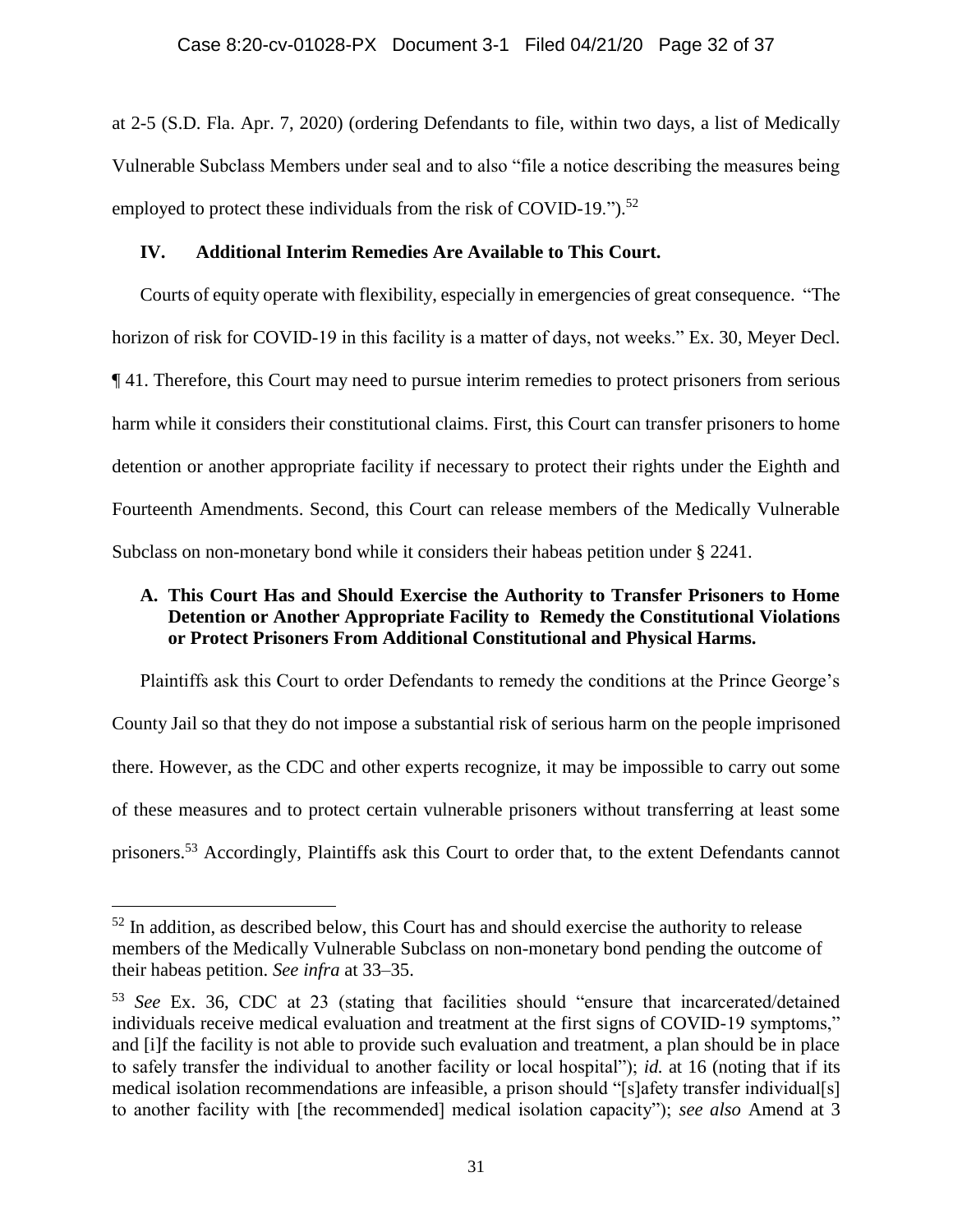#### Case 8:20-cv-01028-PX Document 3-1 Filed 04/21/20 Page 33 of 37

remedy the substantial risk of serious harm to certain prisoners, it transfer them to home detention or another appropriate facility.<sup>54</sup> Another federal court recently recognized this solution for protecting prisoners in a jail that cannot adequately address the risk of COVID-19. *See* Ex. G, *Gray v. Cty. of Riverside* (Doc. 191), 5:13-cv-0444-VAP-OPx, at 4 (C.D. Cal., Apr. 14, 2020) (stating that if the jail "is unable to implement adequate social distancing within its existing jail facilities and take other necessary steps to decrease the risk of infection, this Court has the authority to order the transfer of prisoners to different facilities.").

Indeed, courts have previously transferred prisoners where necessary to protect their Eighth Amendment rights. For example, in *Plata v. Brown*, No. C01-1351 TEH, 2013 WL 3200587 (E.D. Cal. June 24, 2013), the court addressed the presence of "cocci" infections at two California prisons. Cocci infections are asymptomatic for 60 percent of people, but it "can also result in serious illness and, in the most extreme cases, death." *Id.* at \*2. The court found that the prisons' measures to abate the threat of cocci were inadequate to avoid a substantial risk of serious harm to certain high-risk inmates, and, accordingly, failure to transfer these groups of prisoners would "result in deliberate indifference under the Eighth Amendment." *Id.* at 10. Other courts have also

<sup>(&</sup>quot;Prisons, jails, and other places of detention that are not able to comply with ethical standards of quarantine and medical isolation in the COVID-19 pandemic should urgently implement strategies to release or transfer people to locations that have the capacity to meet community standards of medical care"); *see also* ABA Standards for Criminal Justice, 23-6.2(c) (3d ed. 2011) ("A prisoner who requires care not available in the correctional facility should be transferred to a hospital or other appropriate place for care."); Ex. 30, Meyer Decl. ¶ 39–40 (recommending, among other things, that "the jail should evaluate individuals for release in order to reduce the population of the jail" particularly "individuals with preexisting conditions").

<sup>&</sup>lt;sup>54</sup> Depending on its current capacity, Defendants may be able to transfer some prisoners to the Prince George's County Community Release Center.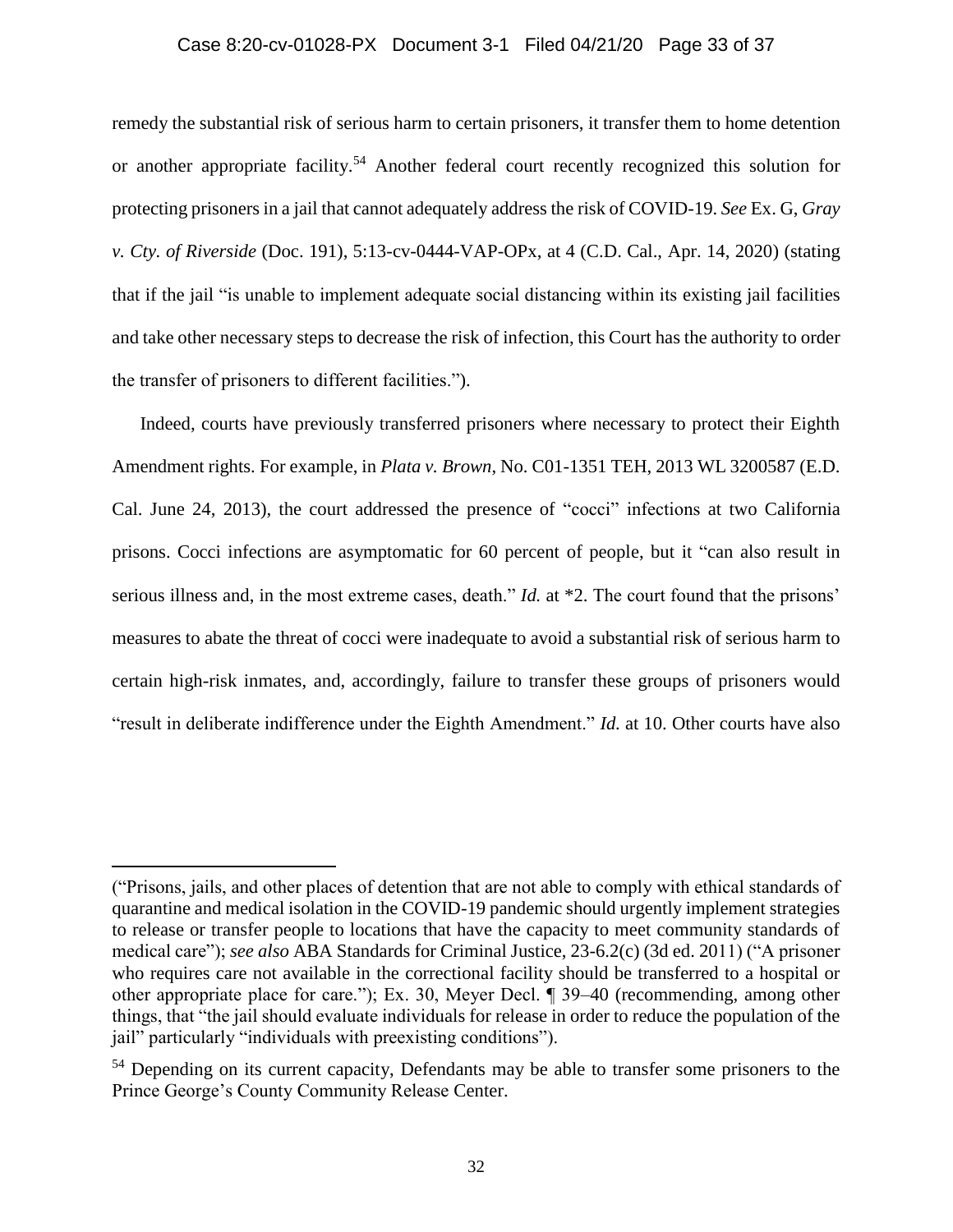ordered transfers to remedy or avoid Eighth Amendment violations.<sup>55</sup> If necessary to avoid a substantial risk of serious harm to some or all prisoners, this court should do the same.<sup>56</sup>

# **B. This Court Has and Should Exercise the Authority to Release Medically Vulnerable Subclass Members on Non-Monetary Bond Conditions Pending Review of Their Request for Habeas Relief Under § 2241.**

A federal court has the authority to grant bail to habeas petitioners who are properly before it. *See United States v. Perkins*, 53 F. App'x 667, 669 (4th Cir. 2002) (explaining the standard "[t]o prevail on a motion for release on bail in a habeas case"); *Mapp v. Reno*, 241 F.3d 221, 226 (2d Cir. 2001) (describing "the authority of the federal courts to grant bail to habeas petitioners"); *Bolante v. Keisler*, 506 F.3d 618, 620 (7th Cir. 2007) ("Inherent judicial authority to grant bail to persons who have asked for relief in an application for habeas corpus is a natural incident of habeas corpus, the vehicle by which a person questions the government's right to detain him."). Pursuant

<sup>55</sup> *See, e.g.*, *Reaves v. Dep't of Corr.*, 392 F. Supp. 3d 195, 200, 210 (D. Mass. 2019) (concluding that transfer a quadriplegic state prisoner convicted of first degree murder to a non-Department of Corrections facility where he could receive adequate care was the appropriate remedy for his Eighth Amendment claims challenging his inadequate medical care); *United States v. Wallen*, 177 F. Supp. 2d 455, 458, 459 (D. Md. 2001) (ordering transfer of a pretrial detainee because of the Court's "grave[] concern[s] that [his] Fifth Amendment rights [against deliberate indifference to his serious medical needs] may have been violated and, more importantly, that those rights may be at continued risk if he [were] returned to [the jail]"); *Johnson v. Harris*, 479 F. Supp. 333, 338 (S.D.N.Y. 1979) (ordering the transfer of a severely diabetic prison to a facility that could meet his medical needs as a remedy for Eighth Amendment violations).

<sup>&</sup>lt;sup>56</sup> Transfers to restrictive home detention do not constitute "prisoner release order[s]," which are prohibited under the Prison Litigation Reform Act (PLRA) absent certain conditions. *See* 18 U.S.C. § 3626(a)(3); *see Gray* (Doc. 191), 5:13-cv-0444-VAP-OPx, at 4-5 ("[N]othing in the PLRA prohibits a district judge from ordering the transfer of prisoners in response to violations of their constitutional rights . . . nor would it prohibit the Court from ordering the Sheriff to use his authority . . . to transfer prisoners"); *Reaves*, 404 F. Supp. 3d at 522–23 (finding that transfer of a prisoner to a facility outside of the Department of Corrections where his medical needs could be met did not constitute a "prisoner release order" under the PLRA); *Plata*, 2013 WL 3200587, at \*8 (N.D. Cal. 2013) (noting Defendants' concession that a transfer out of a prison to correct a constitutional violation was not a "prisoner release order").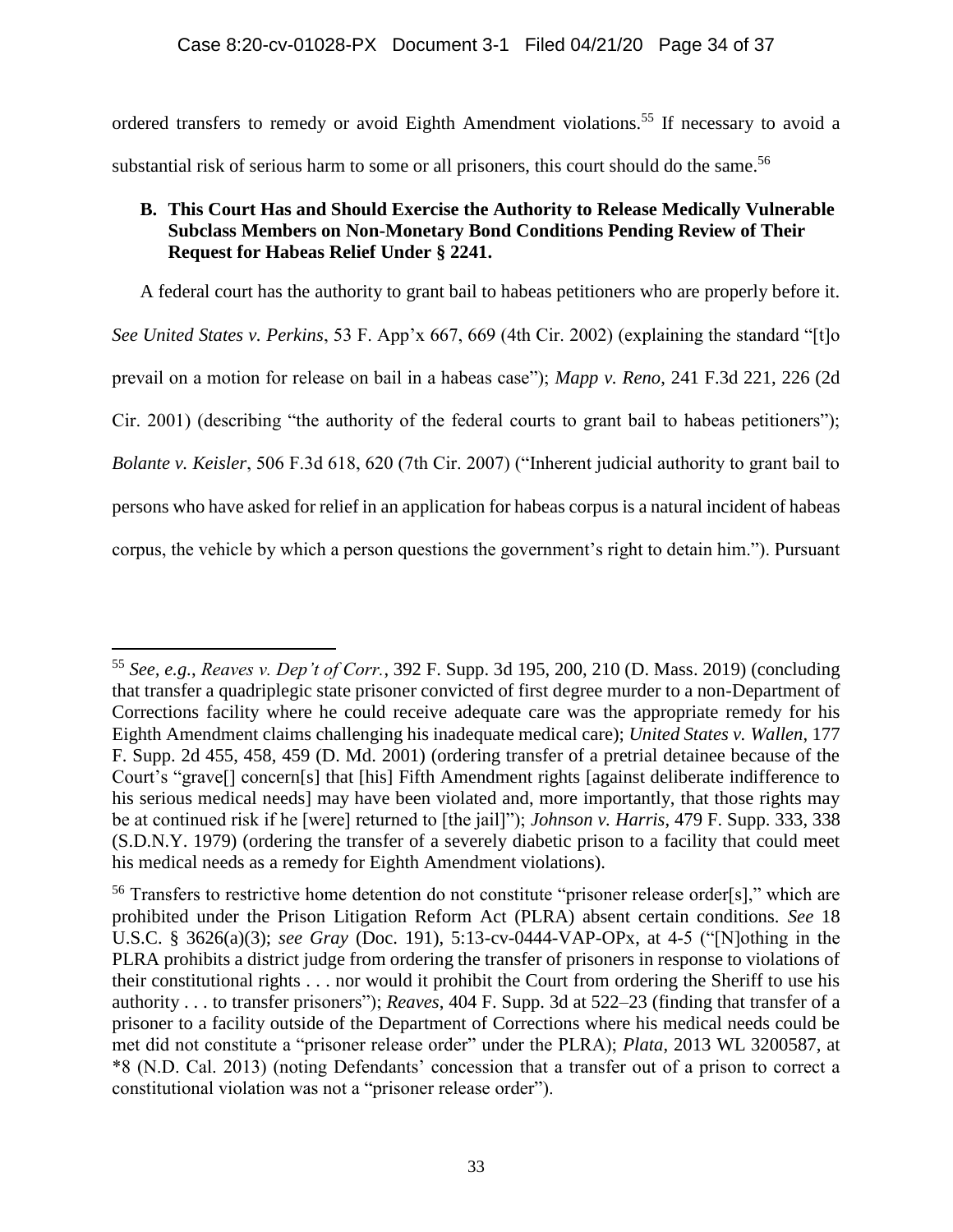# Case 8:20-cv-01028-PX Document 3-1 Filed 04/21/20 Page 35 of 37

to this authority, if this Court does not immediately release members of the Medically Vulnerable Subclass under § 2241, it should release some or all of them on non-monetary bond.

Release on bond pending habeas is appropriate where the petitioner can "show that his petition presents a substantial constitutional claim upon which he has a high probability of success, and that extraordinary circumstances warrant his release." *Perkins*, 53 F. App'x at 669. Circuit courts have defined "extraordinary circumstances" to mean that "the grant of bail [is] necessary to make the habeas remedy effective." *Mapp*, 241 F.3d at 226 (quotations omitted). *See Abdullah v. Bush*, 945 F. Supp. 64, 67 (D.D.C. 2013), *aff'd sub nom. Abdullah v. Obama*, 753 F.3d 193 (D.C. Cir. 2014) (same); *Landano v. Rafferty*, 970 F.2d 1230, 1239 (3d Cir. 1992) (same).

Extraordinary circumstances exist here.<sup>57</sup> The Medically Vulnerable Subclass seeks habeas relief because if they do not receive it, there is an unacceptable risk that they will become seriously ill and die. Rapid removal from the jail is necessary "to make the habeas remedy effective" because, with further delay, medically vulnerable prisoners may suffer the severe illness, physical damage, and death they seek habeas to avoid. *Mapp*, 241 F.3d at 226.<sup>58</sup>

Based on these considerations, a federal court for the District of Massachusetts has released (and continues to release) numerous civil immigration detainees on non-monetary bond conditions while their class action habeas petition based on a detention center's failure to protect them from the spread of COVID-19 is pending. *See* Ex. H, Order (Doc. 64), *Savino v. Souza*, No. 20-10617-

<sup>57</sup> Plaintiffs have already described above, why they are likely to succeed on the merits. *See supra* at 17–25. And a constitutional challenge to jail conditions that imperil prisoners' health and safety is surely "substantial." *Perkins*, 53 F. App'x at 669.

<sup>58</sup> *Cf. Johnson v. Marsh*, 227 F.2d 528, 529-32 (3d Cir. 1955) (finding that a district court had the power to grant of bail pending habeas where the petitioner, "an advanced diabetic, was, under conditions of confinement, rapidly progressing toward total blindness," comparing this authority to a judge's power to issue a "stay of execution" while a petition is pending).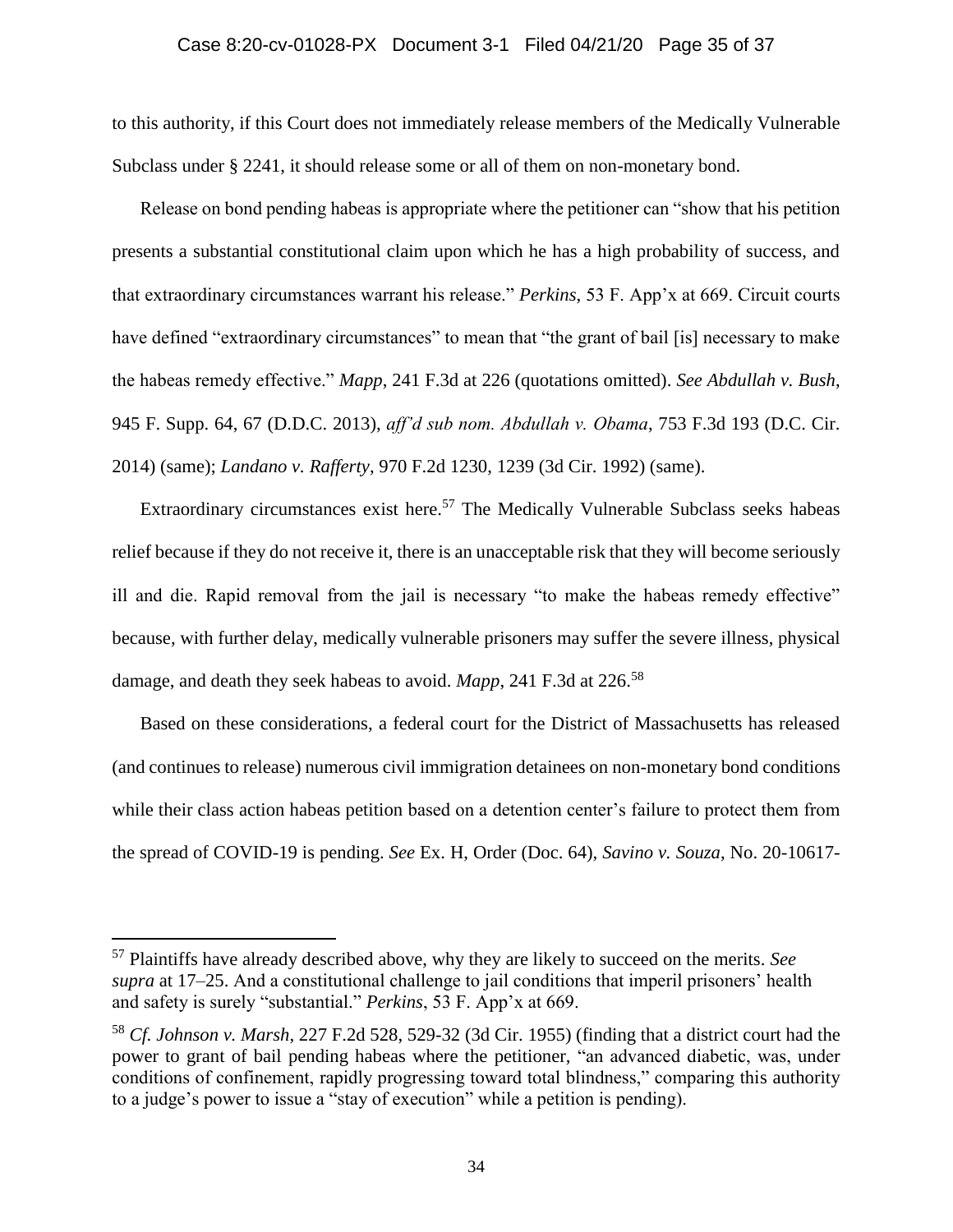# Case 8:20-cv-01028-PX Document 3-1 Filed 04/21/20 Page 36 of 37

WGY, 2020 WL 1703844, at \*8–9 (Apr. 8, 2020). Finding "extraordinary circumstances" in "this nightmarish pandemic," the court opted to "diligently entertain[] bail applications while the petitions for habeas corpus are pending." *Id.* at \*9. On April 15, 2020, the Court denied the government's request to stay the releases. In its Order, the Court explained: "We are in the midst of a pandemic unprecedented in our lifetime. . . . [T]he Court will continue, on an individual basis, to work through the difficult issues of bail in the present crisis. . . . Moreover, compelling issues of individual, institutional, and community health preclude the luxury of a stay." Doc. No. 86 at 1-3 (Apr. 15, 2020) (docket text).

Other courts have also found that the risks imposed by COVID-19 warranted release on bond while a habeas action was pending.<sup>59</sup> Given the severe and unavoidable risks to the Medically Vulnerable Class, this Court can and should act quickly to do the same.

<sup>59</sup> *See Avendano Hernandez v. Decker*, No. 20-CV-1589 (JPO), 2020 WL 1547459, at \*3 (S.D.N.Y. Mar. 31, 2020) (releasing § 2241 habeas petitioner challenging unconstitutional conditions of confinement—"specifically, continued risk of exposure to COVID-19"—because his continued detention would expose him to the infection he seeks habeas relief to avoid and, thus, "immediate[] release [wa]s necessary to 'make the habeas remedy effective'") (quoting *Mapp*, 241 F.3d at 230); Ex. I, Order (Doc. 507-1), *Jimenez v. Wolf*, No. 18-10225-MLW, at 3-4 (D. Mass. Mar. 26, 2020) (concluding that release of habeas petitioner on bail was "necessary to … make the habeas remedy effective" because "we're living in the midst of a coronavirus pandemic," "being in a jail enhances risk," and "[i]f the petitioner is infected and dies …. [t]he habeas remedy will be ineffective").